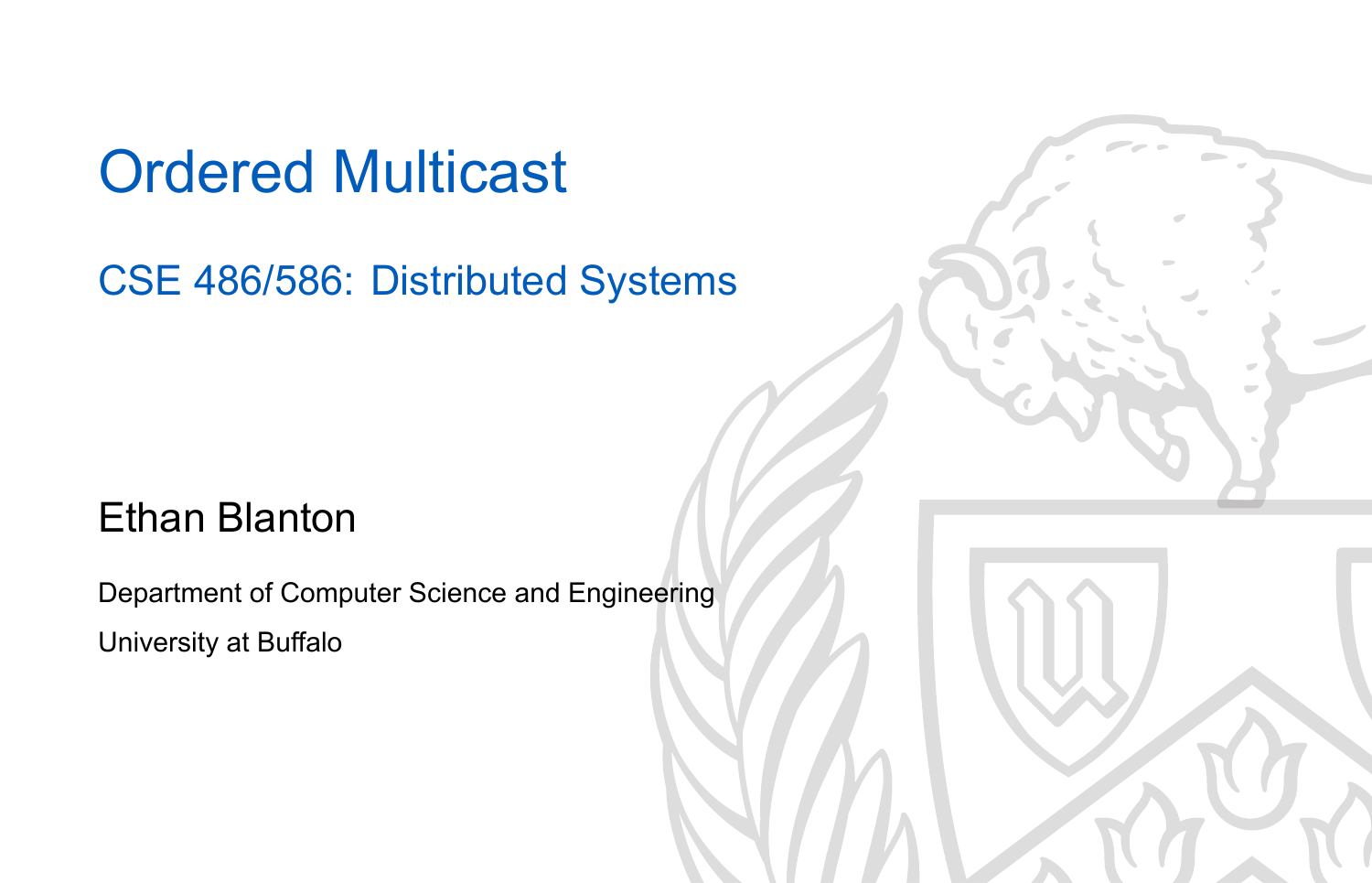#### Causal and Total Orderings

We previously saw these definitions:

Causal ordering preserves the causal relationship between messages.

**Introduction** ISIS VT Protocol ISIS ABCAST Protocol Summary References

Formally:

If MSend(*m*, *G*) *→* MSend(*m′* , *G*), then every correct process that delivers *m′* must have already delivered *m*.

Total ordering preserves the order of all messages across all processes.

#### Formally:

If any correct process delivers *m* before *m′* , then every correct process that delivers *m′* must have already delivered *m*.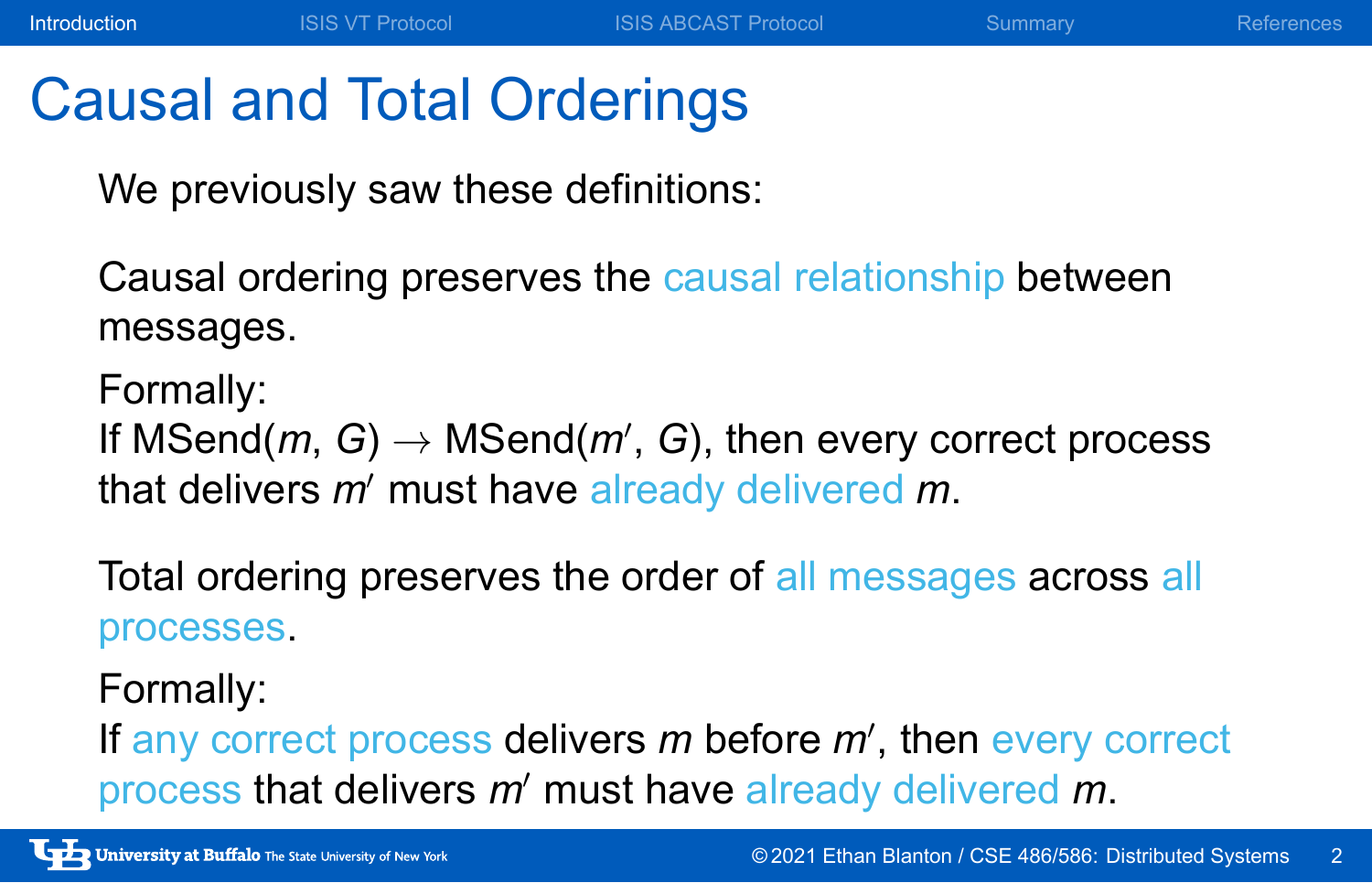## The ISIS System

The ISIS system defined causally and totally ordered multicast [1, 2].

It uses vector clocks for causal ordering.

Causal ordering is imposed on multicast message delivery only.

**Introduction** ISIS VT Protocol ISIS ABCAST Protocol Summary References

It uses a two-phase protocol for total ordering.

Processes cooperatively arrive at a total ordering for each message.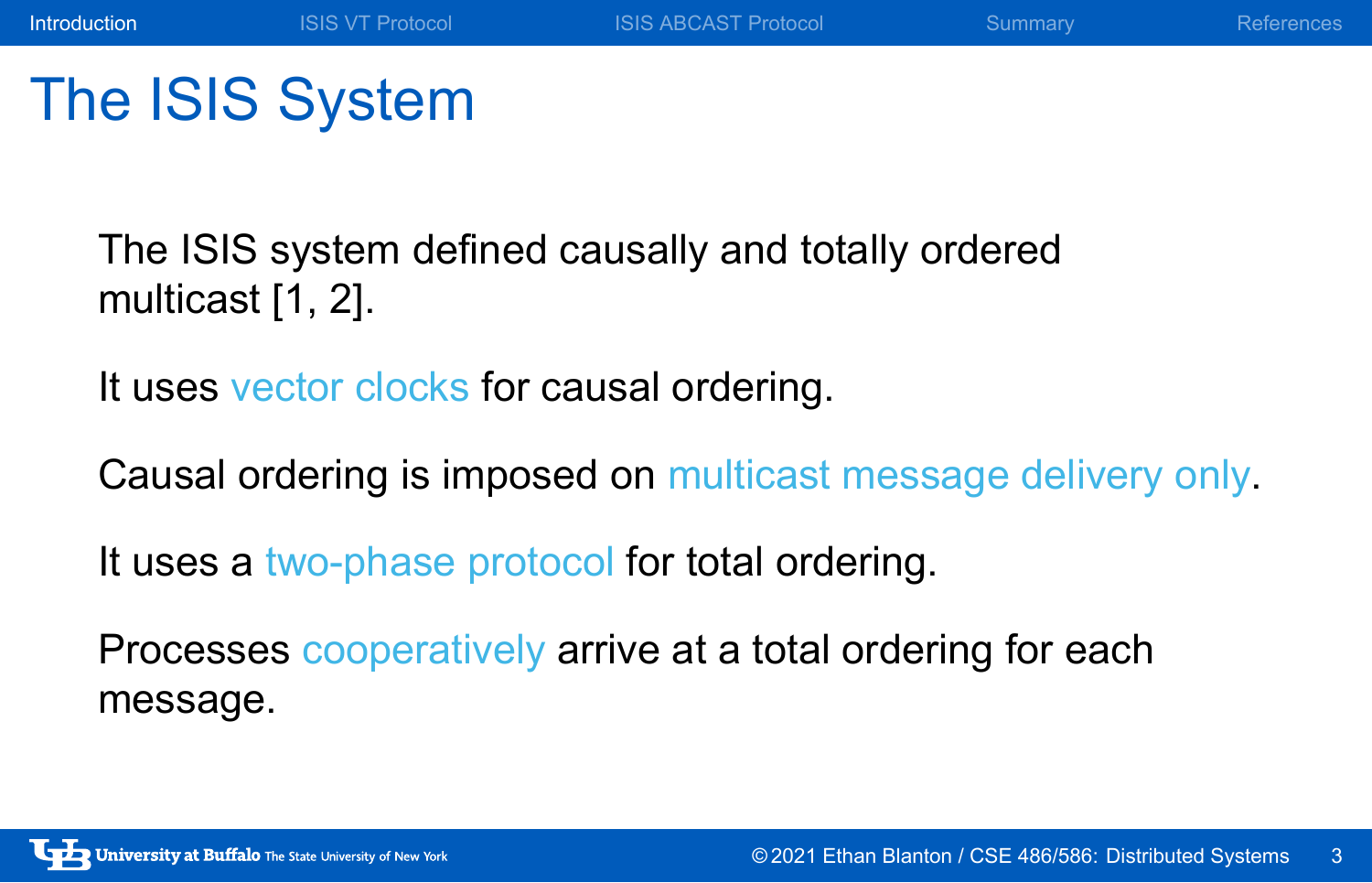## Safety and Liveness

These protocols maintain two properties [1]:

Safety: The protocol never delivers messages in an order that violates the ordering constraints.

**Introduction** ISIS VT Protocol ISIS ABCAST Protocol Summary References

**EXECUTE:** Liveness: The protocol never delays a message indefinitely.

The latter requires that every message is delivered.

This can be accomplished via, *e.g.*, R\_MCast.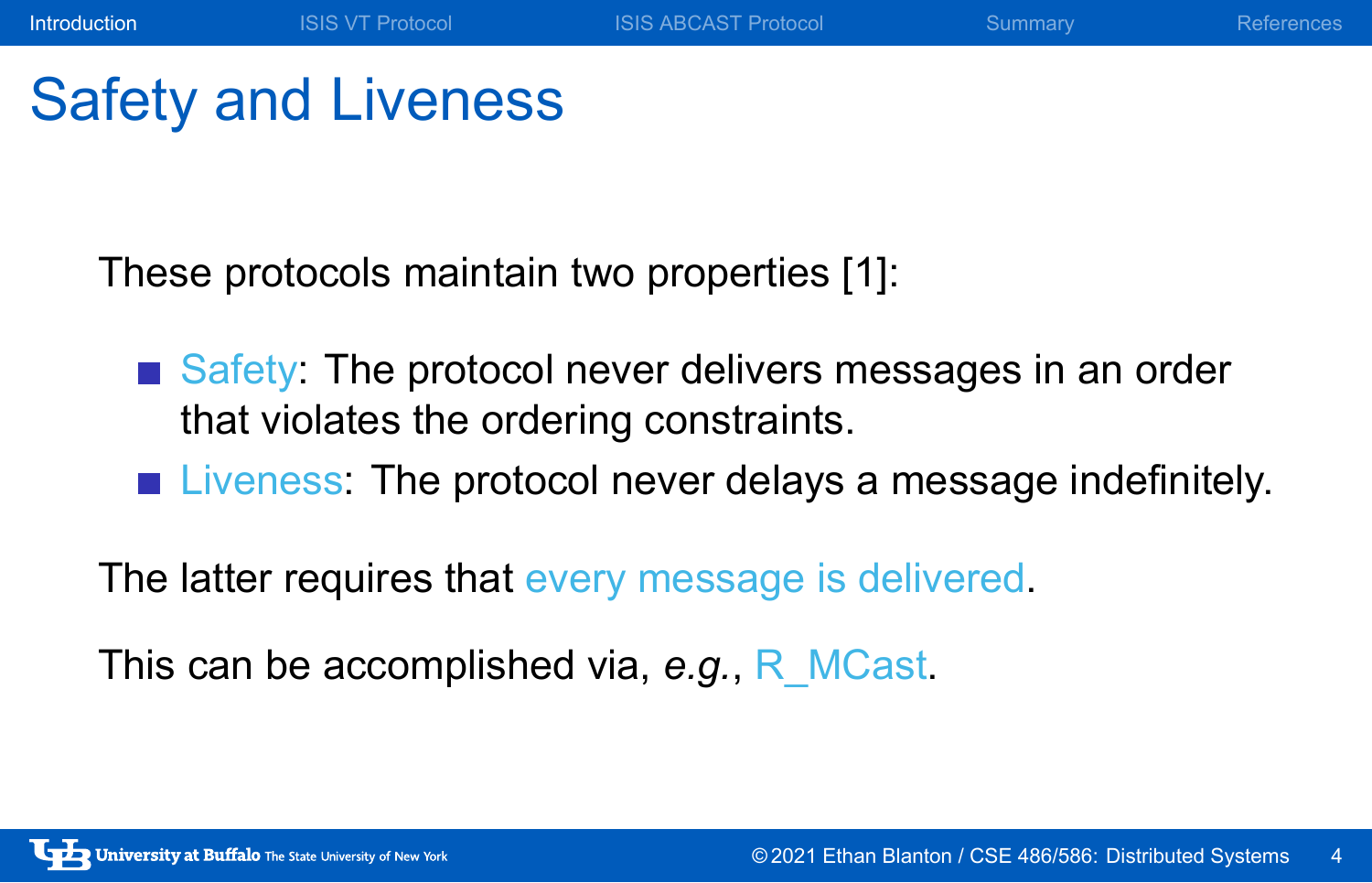## ISIS VT Protocol

ISIS defines several protocols for causal ordering.

The VT protocol [1] addresses causal ordering with static group membership.

Introduction **ISIS VT Protocol** ISIS ABCAST Protocol Summary References

More complicated ISIS protocols handle:

- **Dynamic group membership (processes joining and leaving)**
- Overlapping groups with causal relationships
- Causal total ordering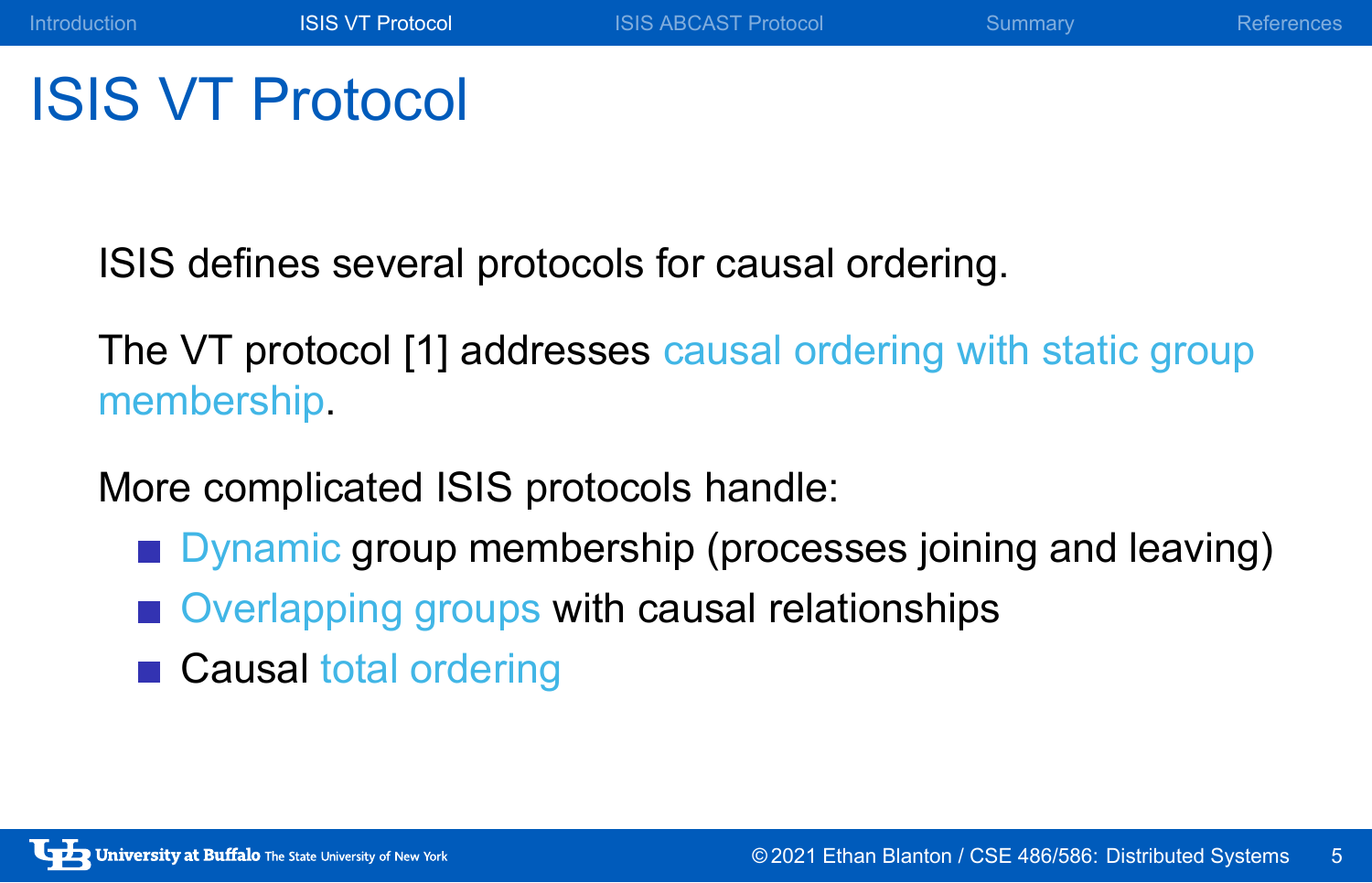## Vector Timestamps

The VT protocol uses vector timestamps.

Every message is transmitted with its timestamp.

These timestamps look just like our FIFO timestamps!

However, vector entries are causally updated like vector clocks.

Introduction **ISIS VT Protocol** ISIS ABCAST Protocol Summary References

Messages must be held back if they do not arrive in causal order.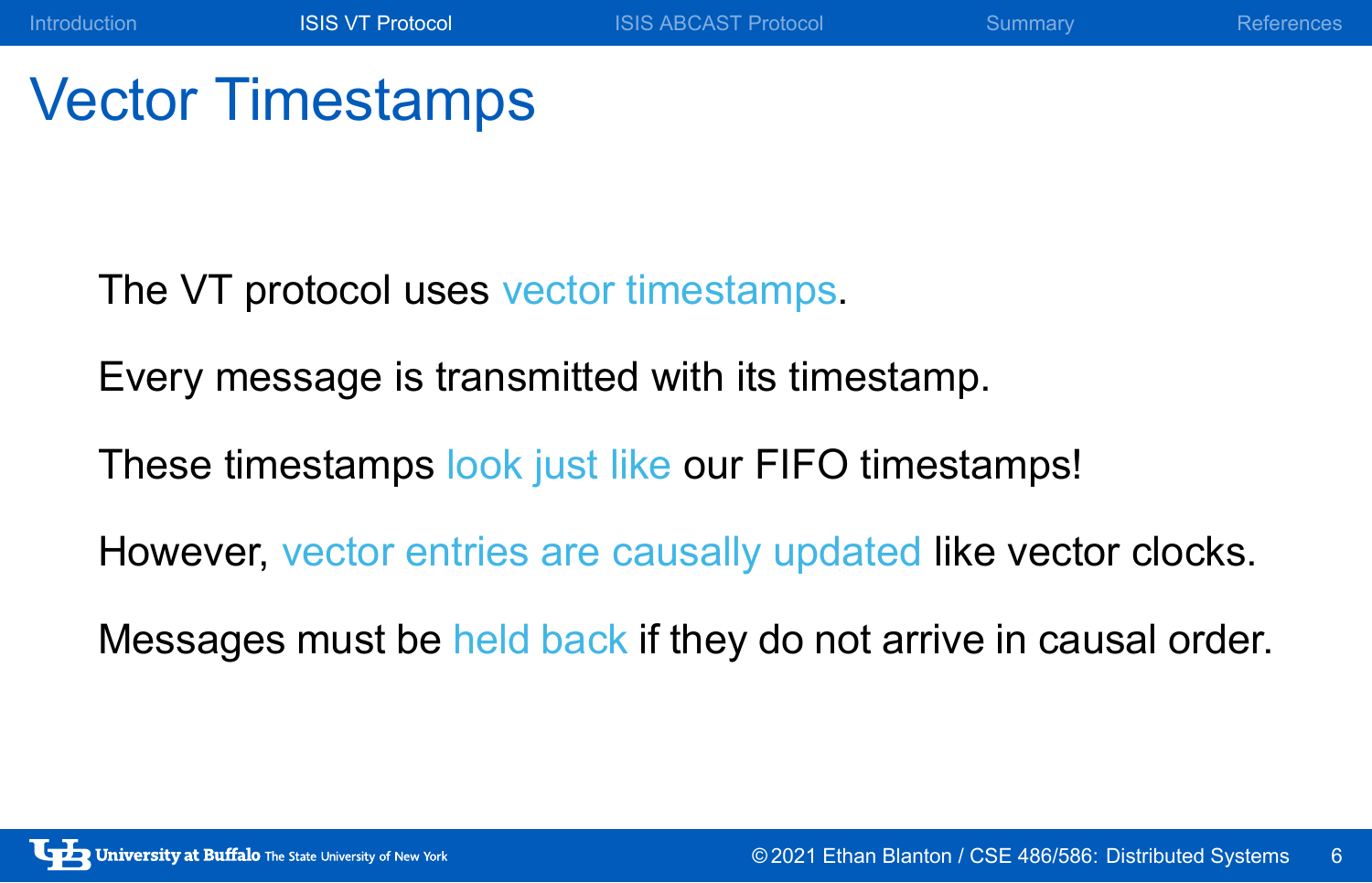## VT Protocol Vector Timestamps

The VT protocol maintains a vector *VT* for:

- Every message  $m: VT(m) = \langle 1, \ldots, n \rangle$
- Every process  $p: VT(p) = \langle 1, \ldots, n \rangle$

Each entry in the vector represents process  $p_i$  for  $0 <= i < n$ processes.

Introduction **ISIS VT Protocol** ISIS ABCAST Protocol Summary References

Every process maintains its own vector.

Every process increments only its own timestamp.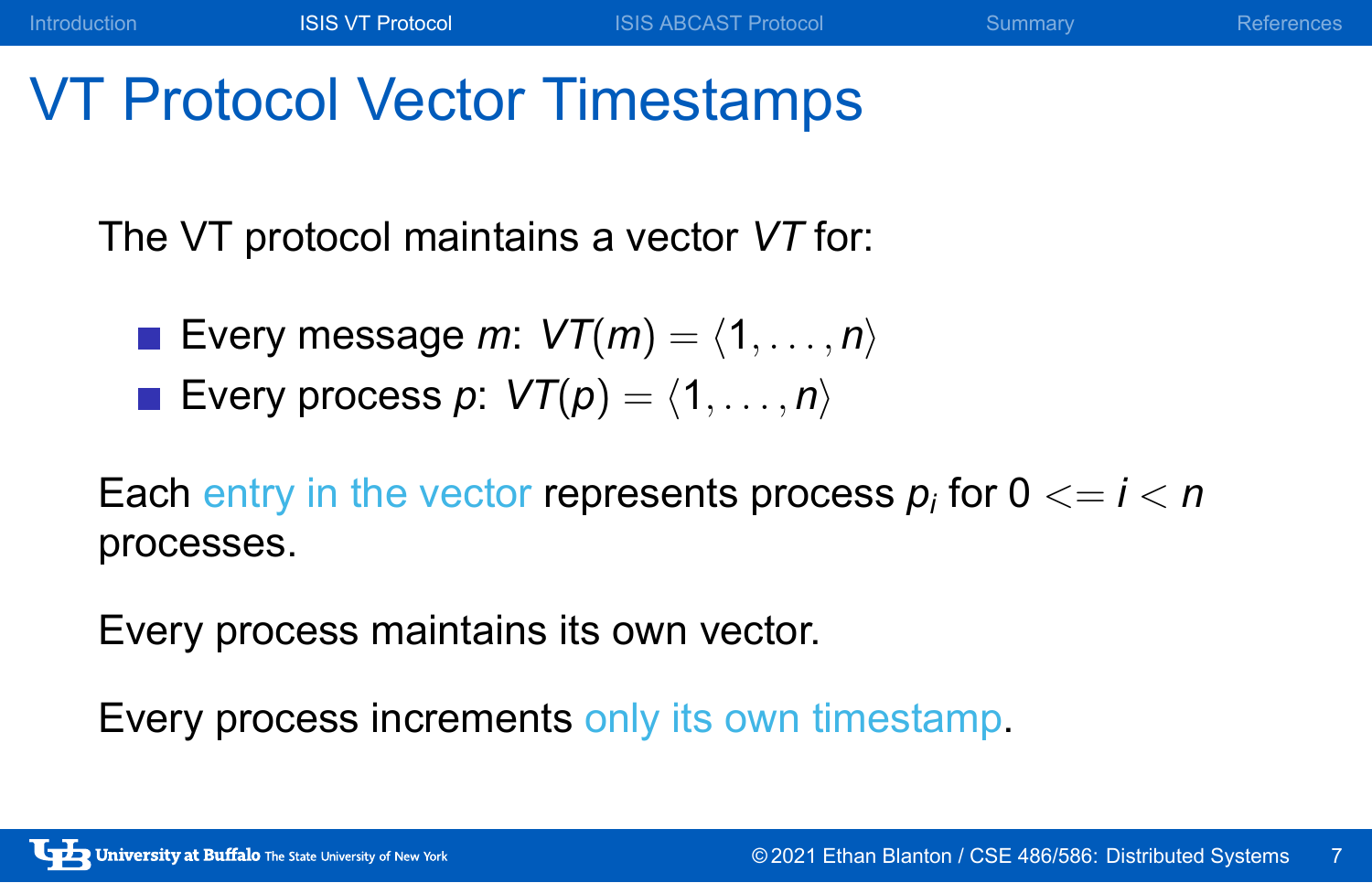#### VT Protocol Methods

VT\_Send(*m*, *G*) at *p<sup>i</sup>* : Increment *VT*(*pi*)[*i*]  $VT(m) = VT(p_i)$ R\_MCast(*VT*(*pi*) *∥ m*, *G*)

 $V\mathsf{T}\_\mathsf{Recv}(m)$  from  $p_i$  at  $p_j \neq p_i$ . If  $VT(m) \neq VT(p_j)[i] + 1$  and *∀k*  $\neq$  *i* :  $VT(m)[k]$   $\leq$   $VT(p_j)[k]$ : Hold back *m* Else: VT\_Deliver(*m*)

 $V$ T\_Deliver(*m*) from  $p_i$  at  $p_j \neq p_i$ . Increment *VT*(*pj*)[*i*] Run hold back queue

Introduction **ISIS VT Protocol** ISIS ABCAST Protocol Summary References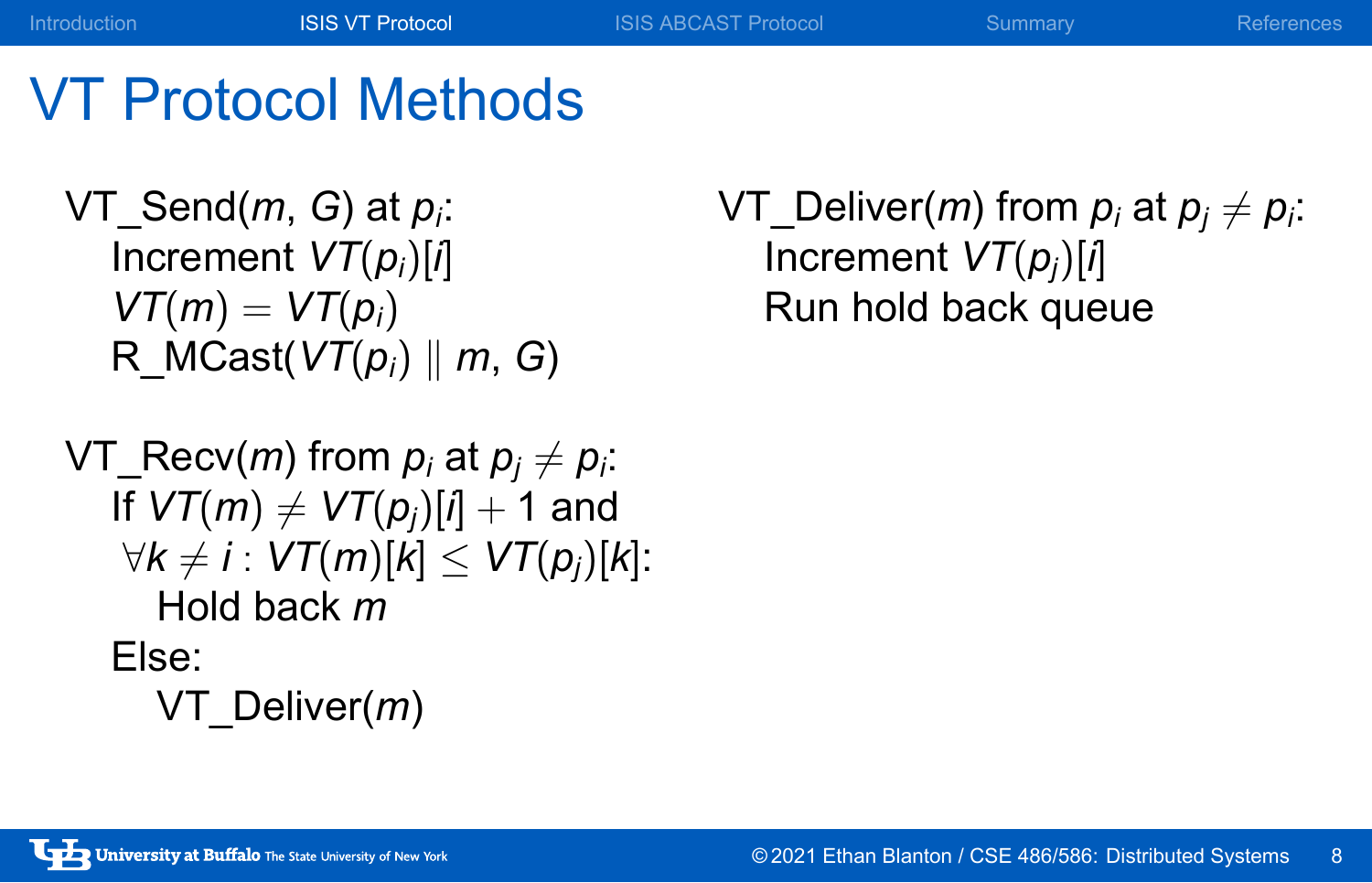# VT Example



*p*<sup>1</sup> sends a message with timestamp *⟨*1*,* 0*,* 0*⟩*.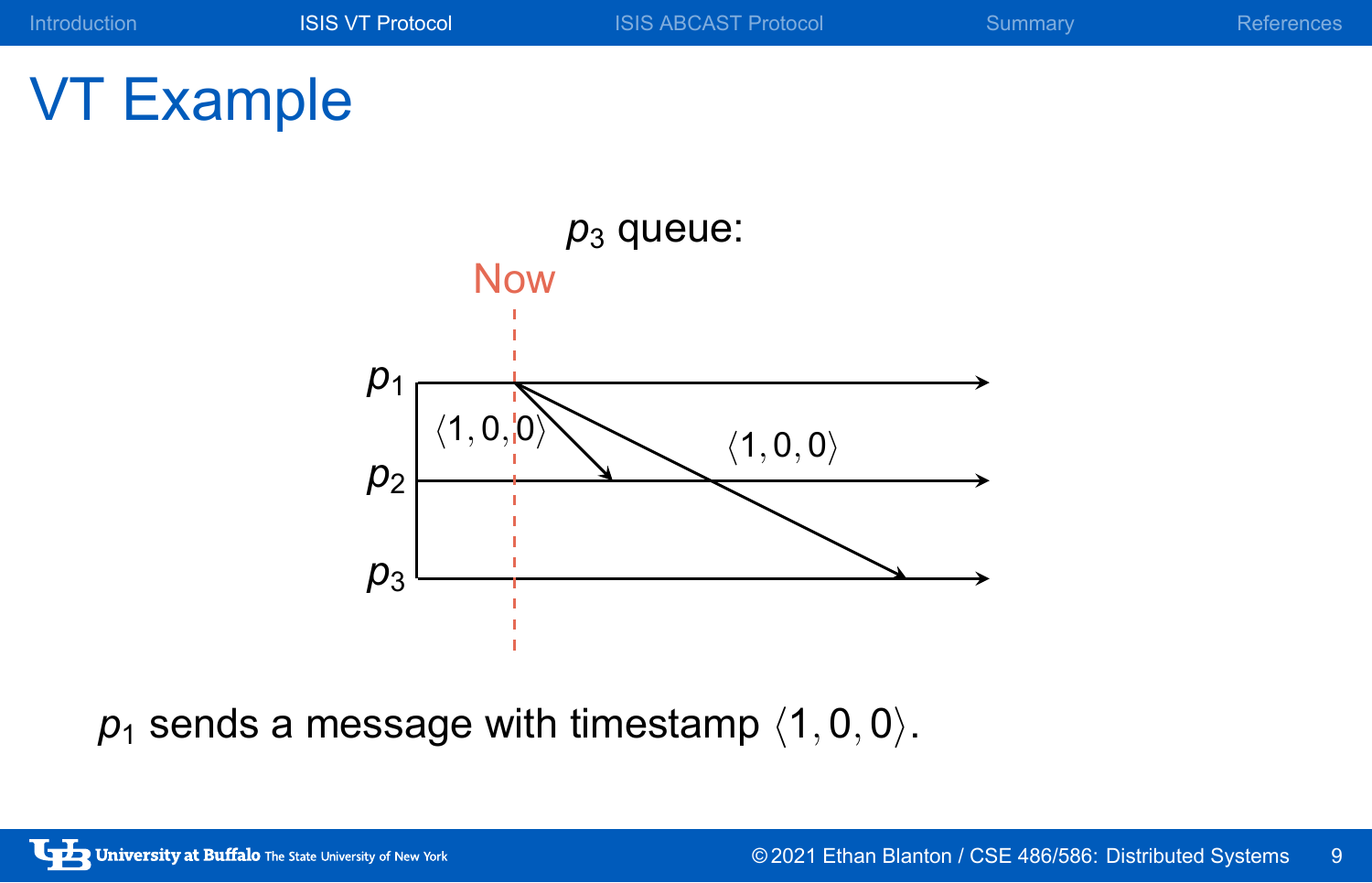

# VT Example



*p*<sup>2</sup> receives and delivers message *⟨*1*,* 0*.*0*⟩*.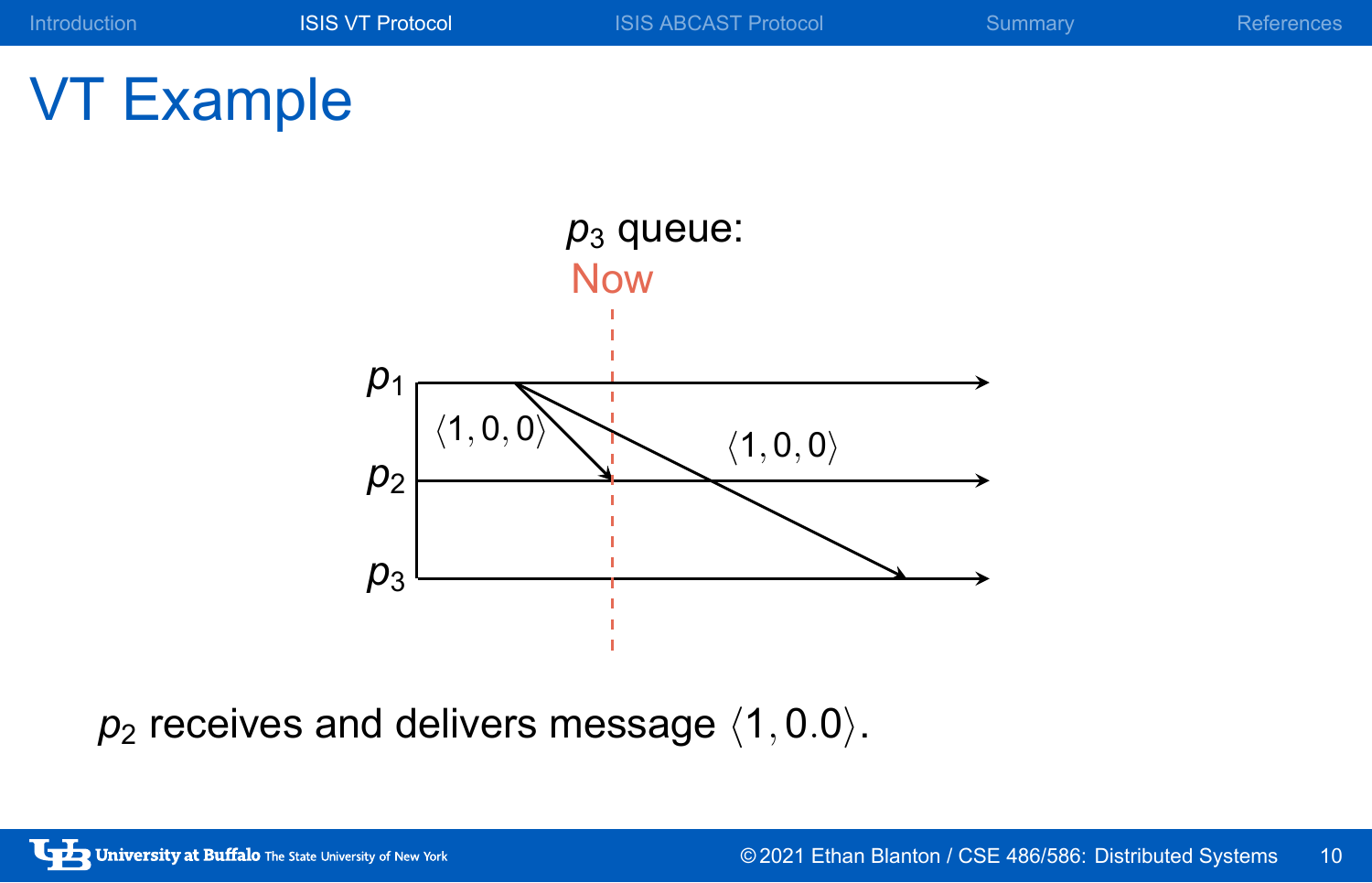

# VT Example



*p*<sup>2</sup> sends a message *⟨*1*,* 1*,* 0*⟩*.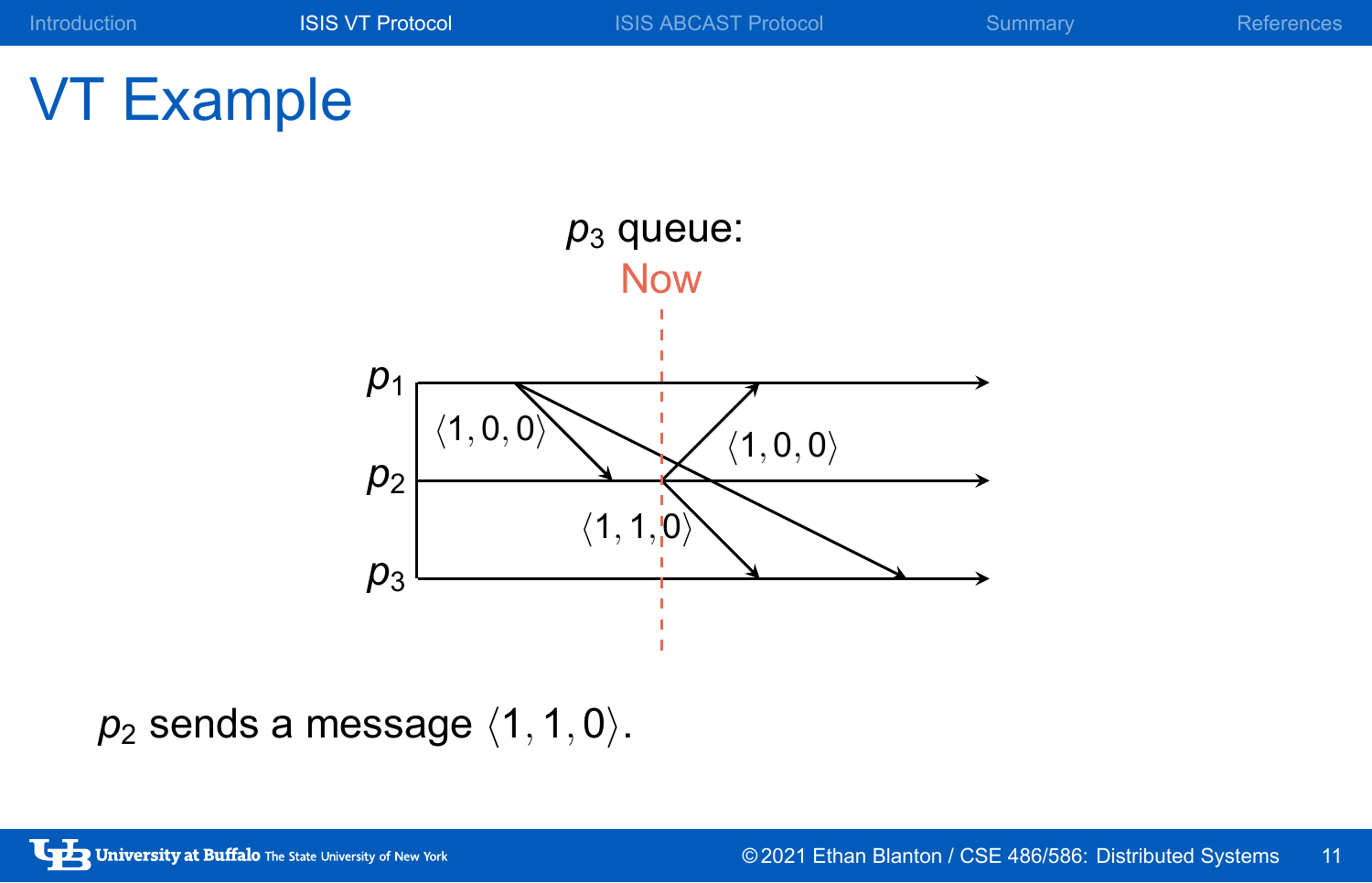



*p*<sup>1</sup> receives and delivers *⟨*1*,* 1*,* 0*⟩*. *p*<sup>3</sup> holds back *⟨*1*,* 1*,* 0*⟩*.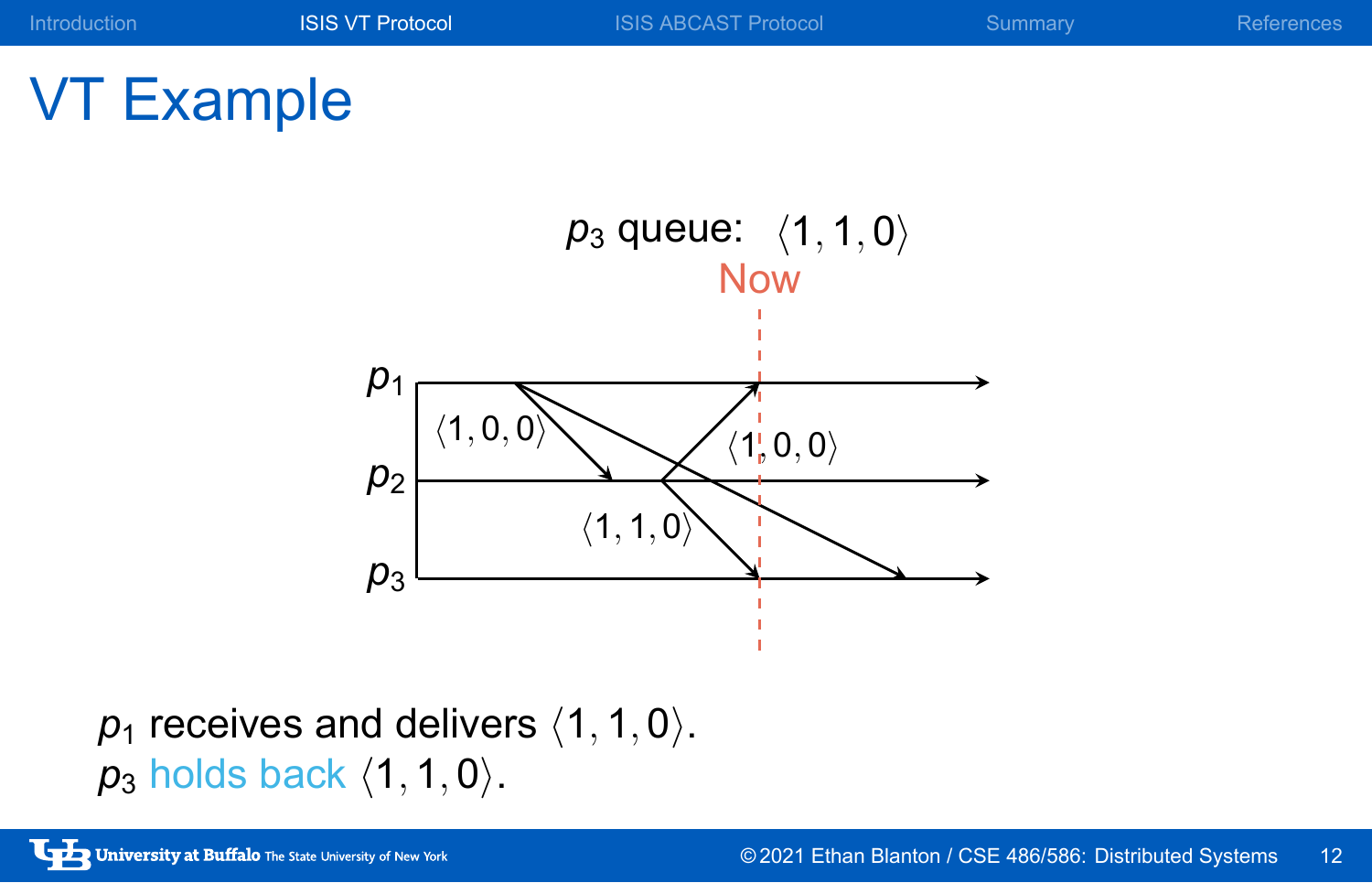

*p*<sup>3</sup> receives and delivers message *⟨*1*,* 0*,* 0*⟩*. *p*<sup>3</sup> delivers held back message *⟨*1*,* 1*,* 0*⟩*.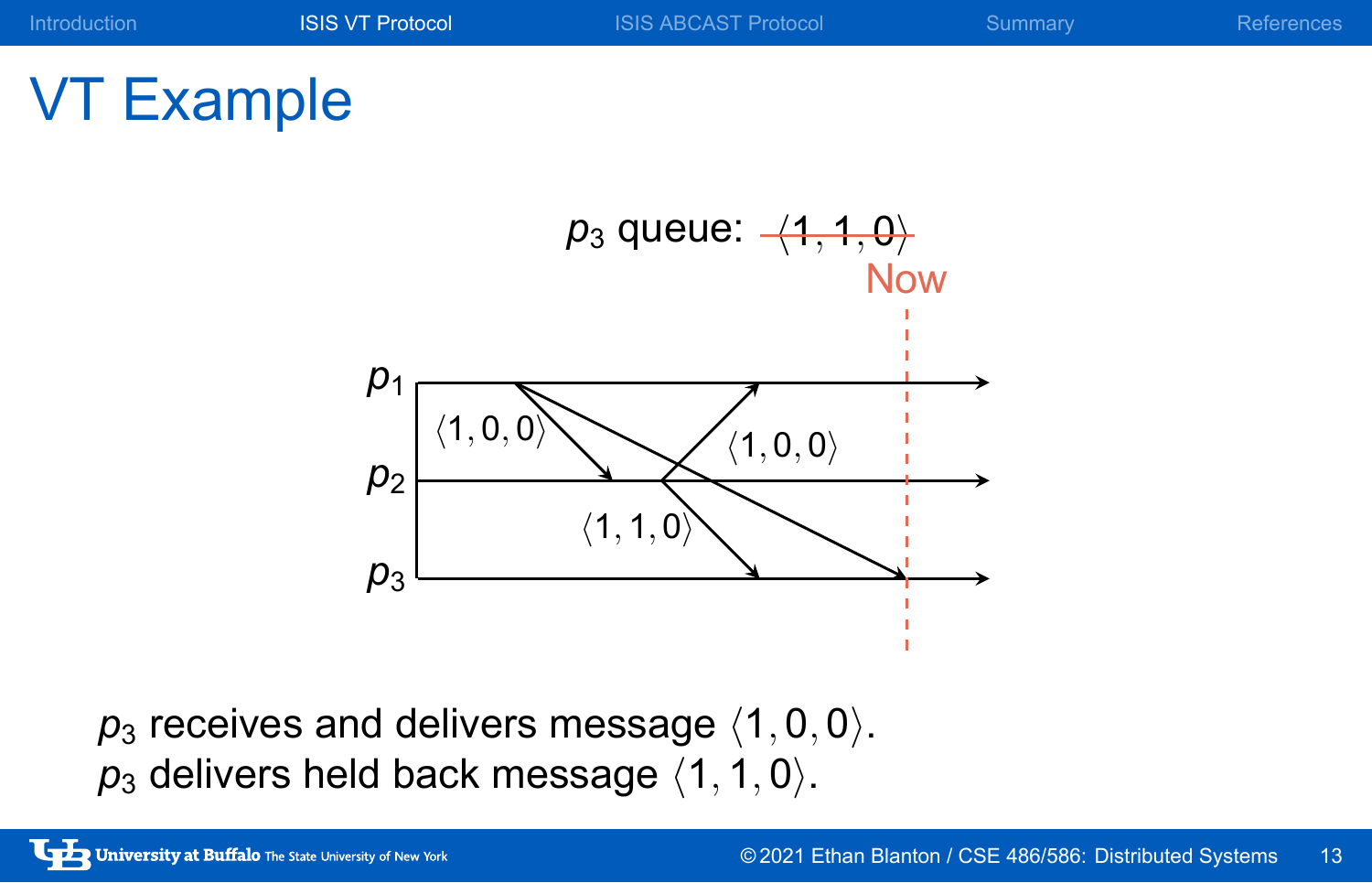## Total Ordering with a Sequencer

Total ordering can be achieved through a sequencer.

Introduction **ISIS VT Protocol ISIS ABCAST Protocol** Summary References

Each time a process  $p_i$  wants to send a message:

- 1. *p<sup>i</sup>* sends *m* to the sequencer
- 2. The sequencer sends *m* with FIFO multicast

All messages are received FIFO from the sequencer.

What are the disadvantages of this?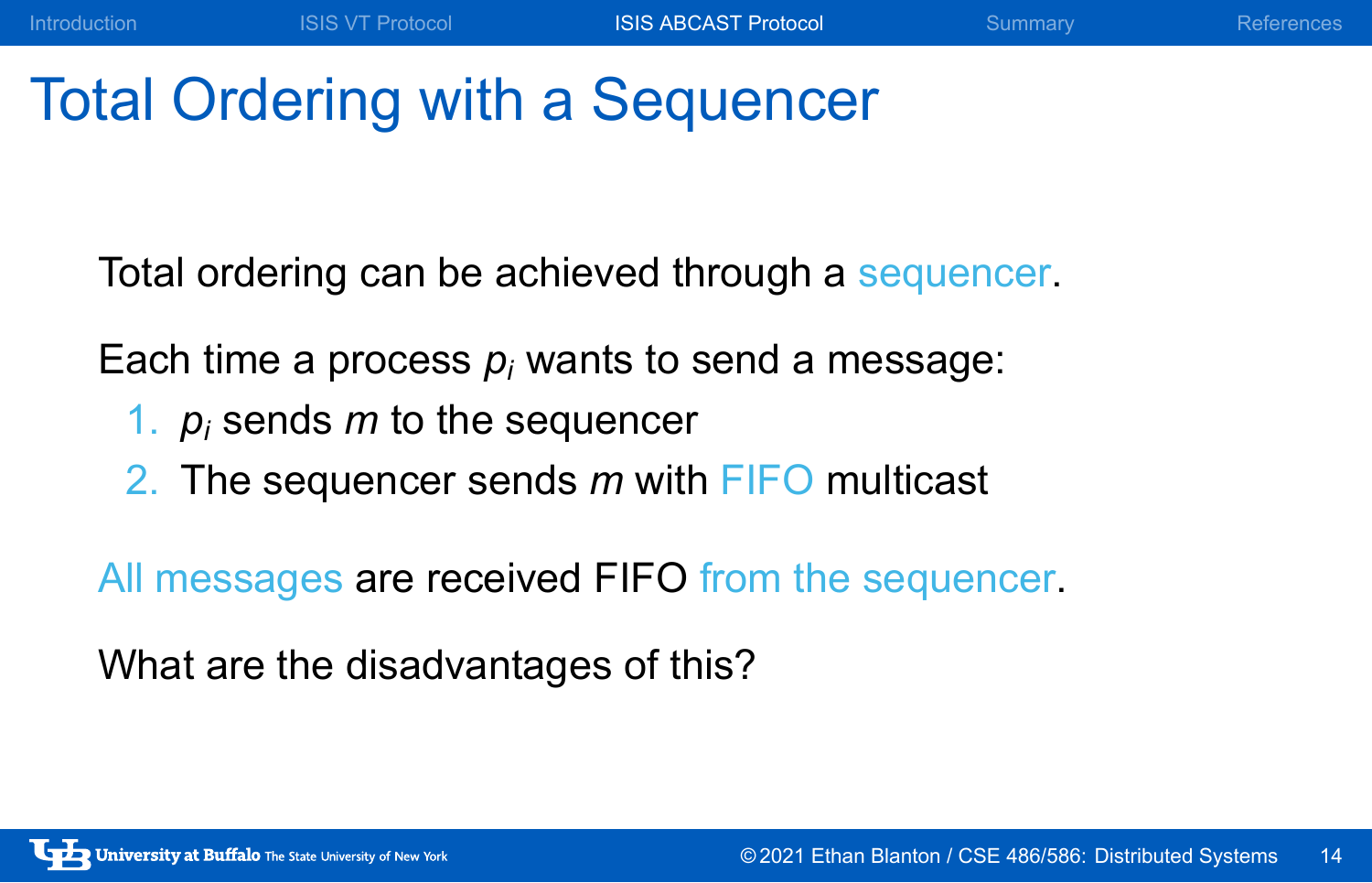## ISIS ABCAST Protocol

The ISIS ABCAST Protocol [2] is totally ordered.

Introduction **ISIS VT Protocol ISIS ABCAST Protocol** Summary References

It doesn't require a central sequencer!

It uses a two phase protocol.

Each message is:

- **Transmitted without ordering**
- Ordered and delivered

Messages are queued but undeliverable until ordered.

The ordering of each message is managed by its sender.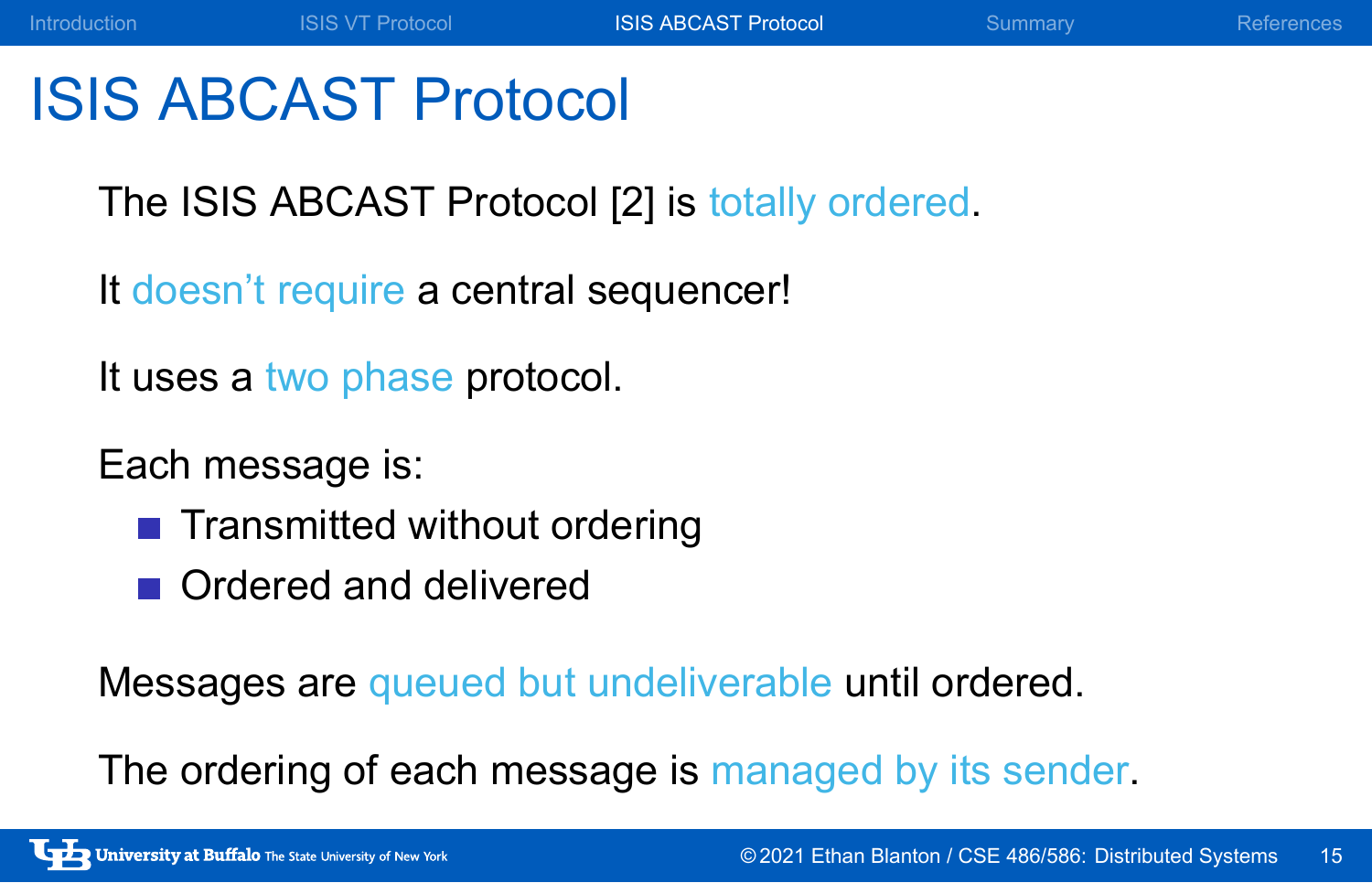## Intuition

Every host *p<sup>i</sup>* in ABCAST maintains a logical clock *T<sup>i</sup>* .

Every message has two associated timestamps:

- A proposed timestamp  $\mathcal{T}^{\rho}_m$ , set when it is transmitted
- An ordered timestamp *T o <sup>m</sup>*, set when it is deliverable

The ordered timestamp of a message is the maximum clock on all processes when its proposal was received.

The clock ticks for:

- Sending an unordered message
- Receiving an unordered message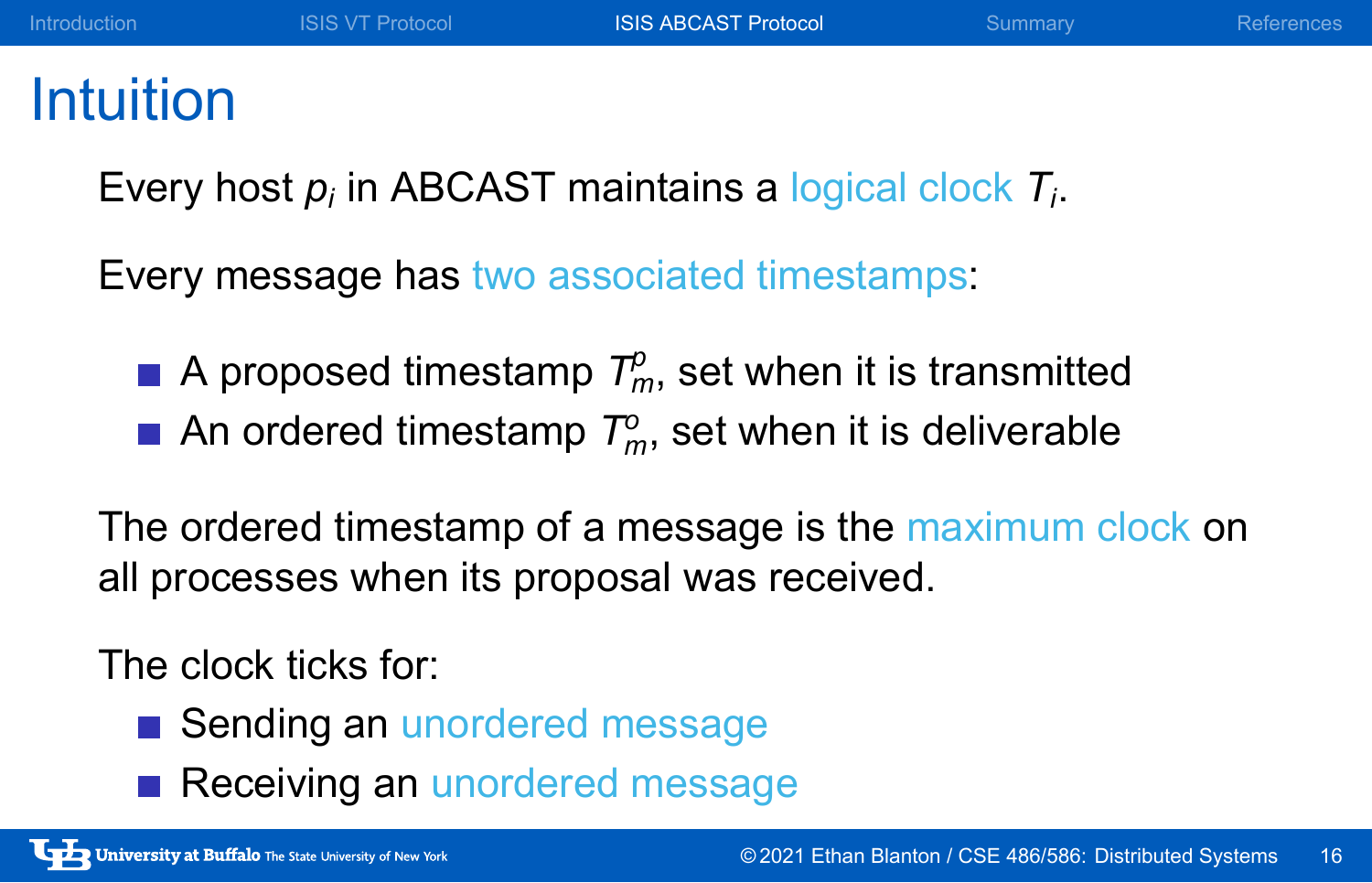#### ABCAST Phase 1

In the first phase of message transmission:

- 1. Process  $p_i$  increments its local clock.
- 2. Process *p<sup>i</sup>* adds *m* to its queue as undeliverable at priority  $T_m^p = T_i$ .

Introduction **ISIS VT Protocol ISIS ABCAST Protocol** Summary References

3. Process  $p_i$  multicasts *m* with timestamp  $T_m^p$  from its local clock.

Every process  $p_j, j \neq i$  eventually receives  $m$  and:

- 1.  $p_j$  sets its local timestamp to MAX( $T_j$ ,  $T_m^p$ ).
- 2. *p<sup>j</sup>* increments *T<sup>j</sup>* .
- 3. *p<sup>j</sup>* adds *m* to its queue as undeliverable at priority *T<sup>j</sup>* .
- 4. *p<sup>j</sup>* sends an acknowledgment for *m* with timestamp *p<sup>j</sup>* to *p<sup>i</sup>* .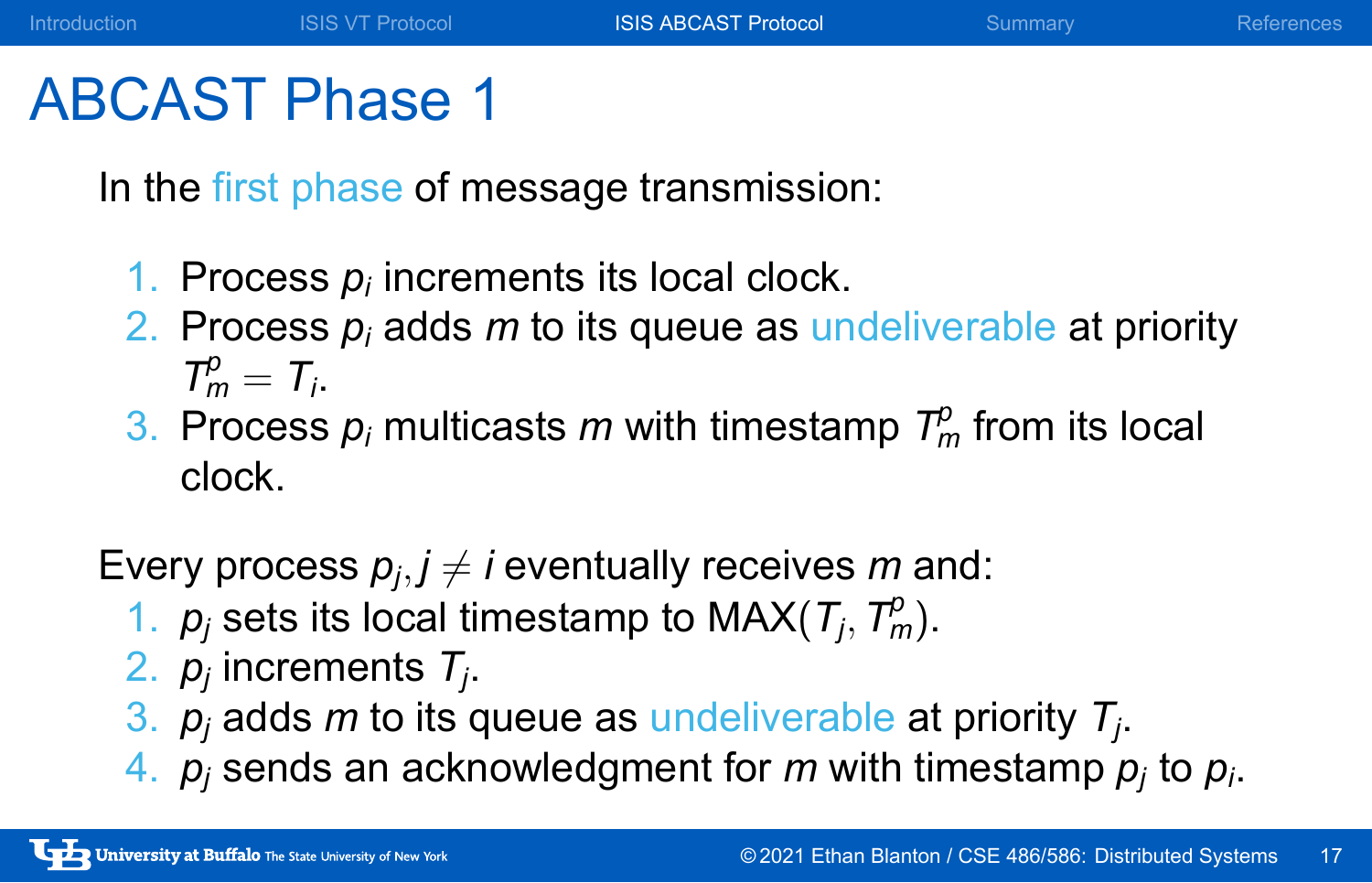



 $p_1$  sends message  $m_1$  with timestamp 1.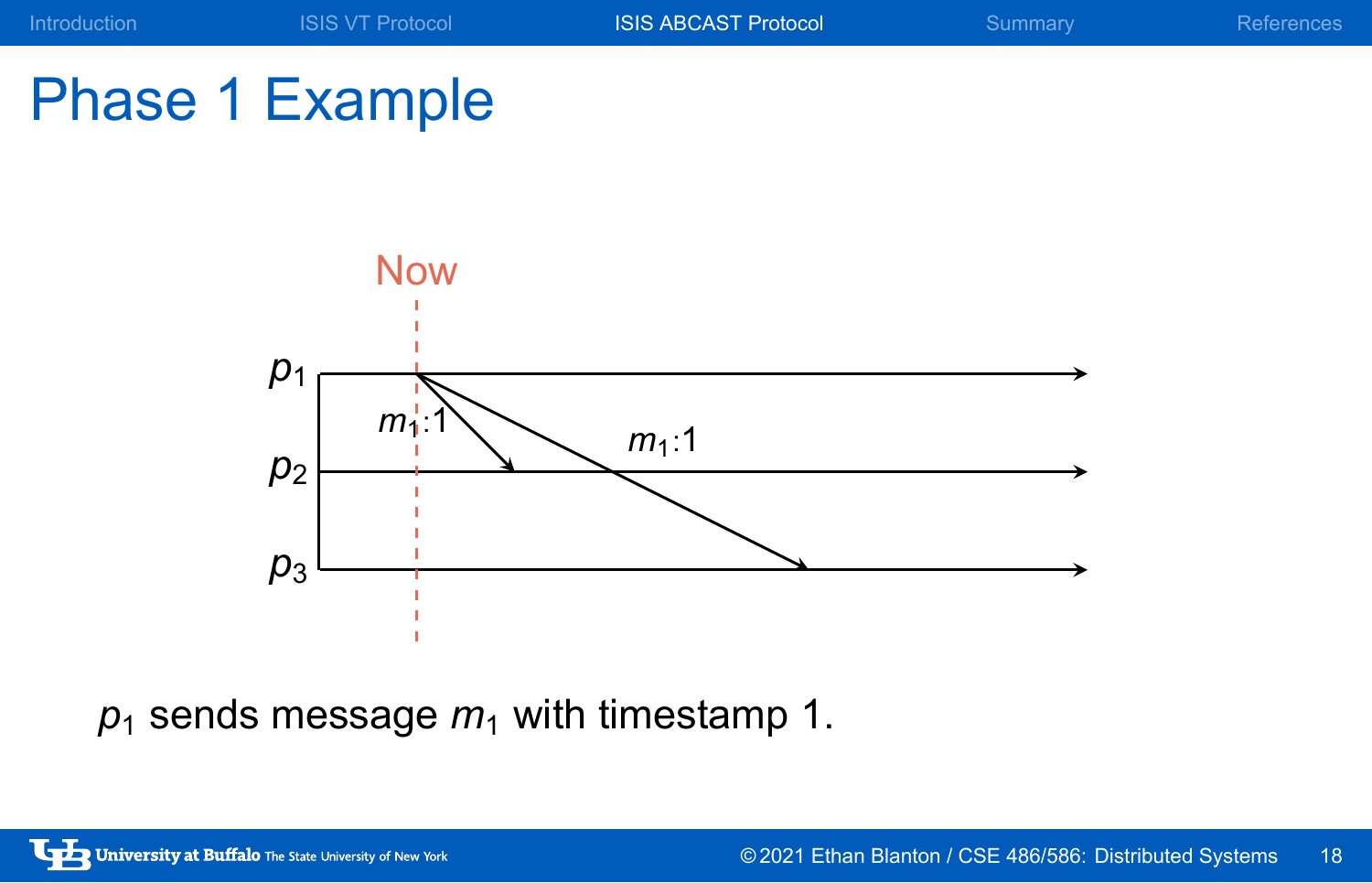



 $p_2$  receives  $m_1$ .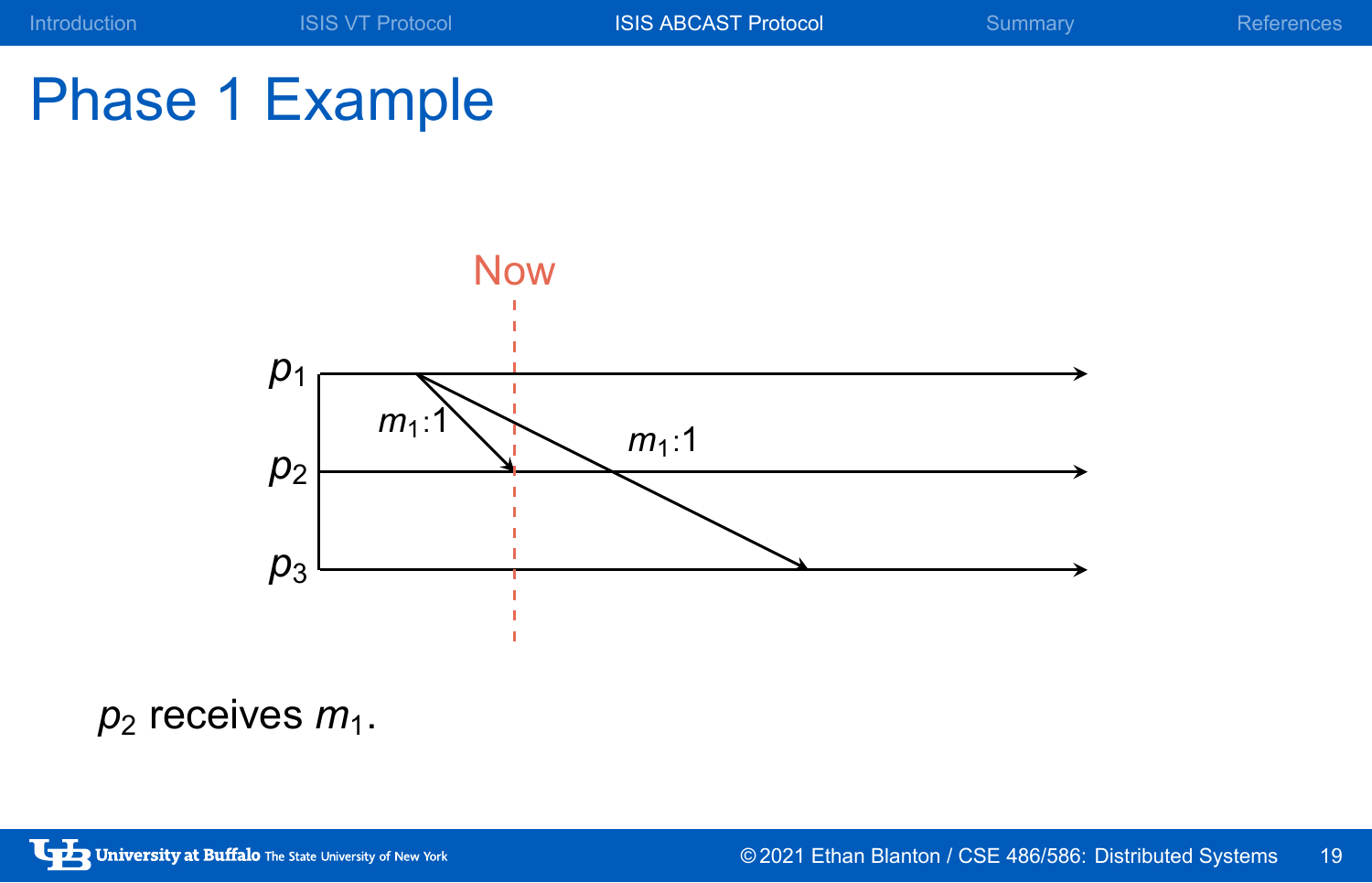





*p*<sup>2</sup> returns an acknowledgment for *m* with timestamp 2.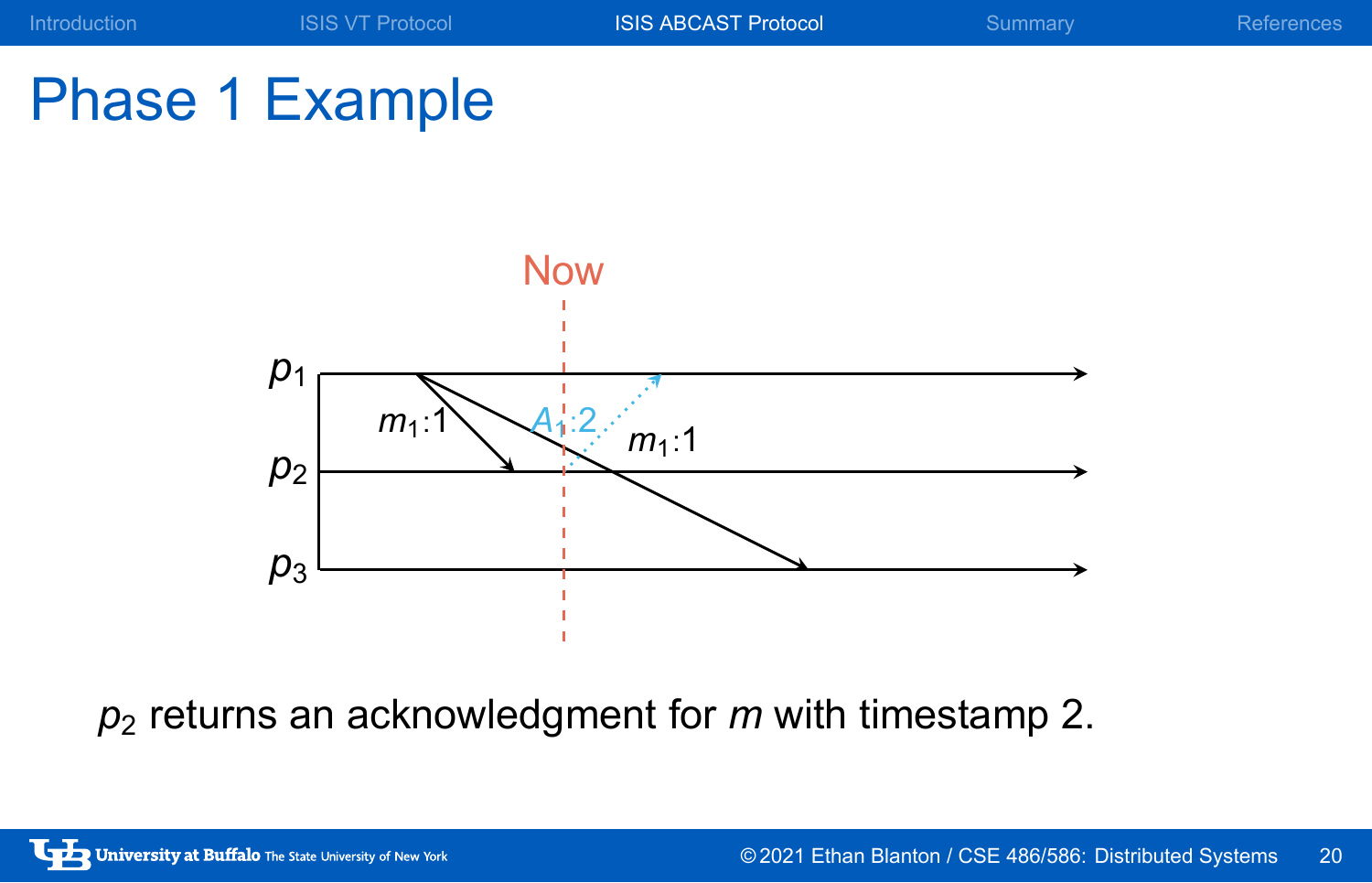





 $p_1$  receives  $p_2$ 's acknowledgment.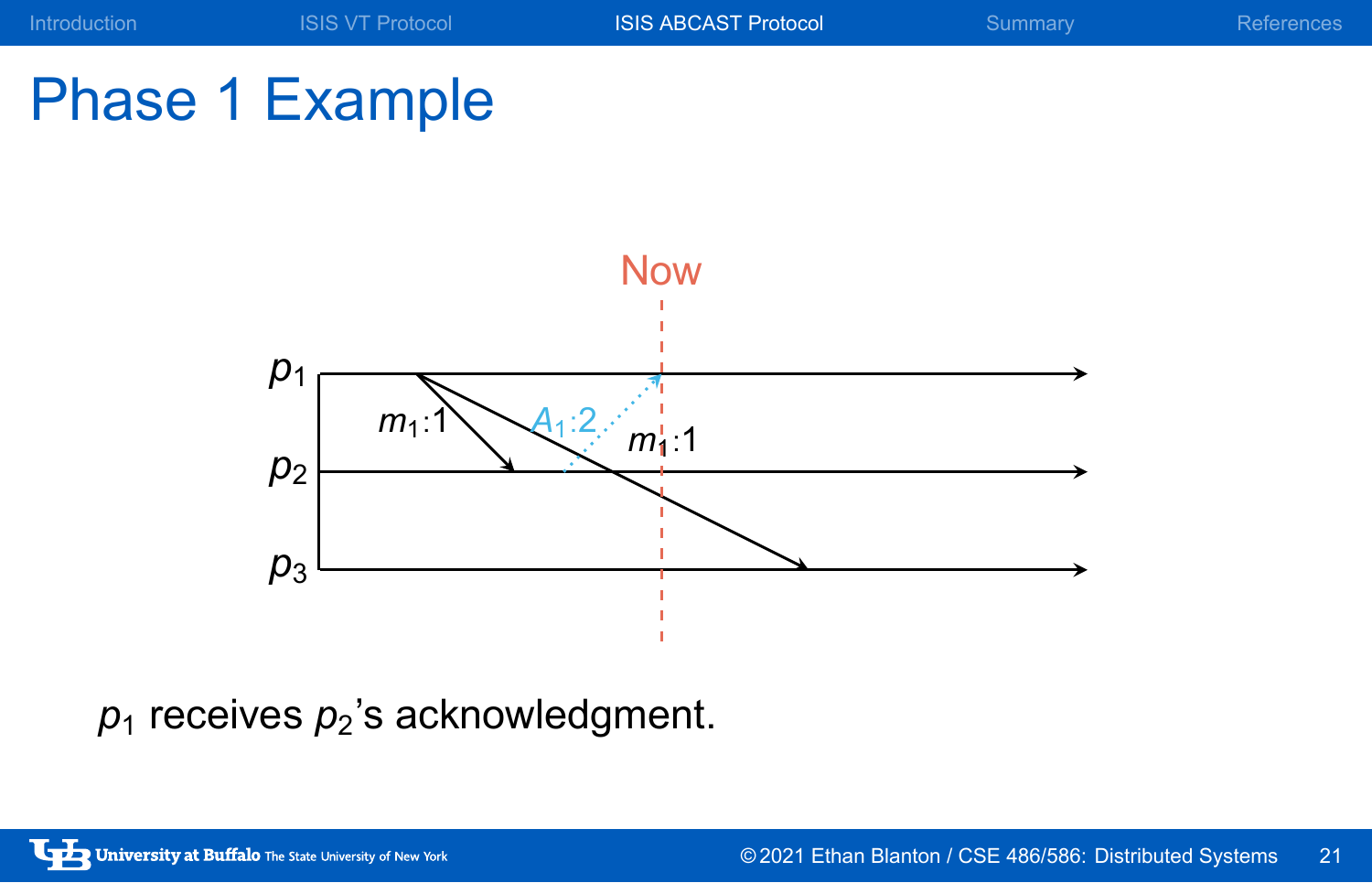

# Phase 1 Example



 $p_3$  receives  $m_1$ .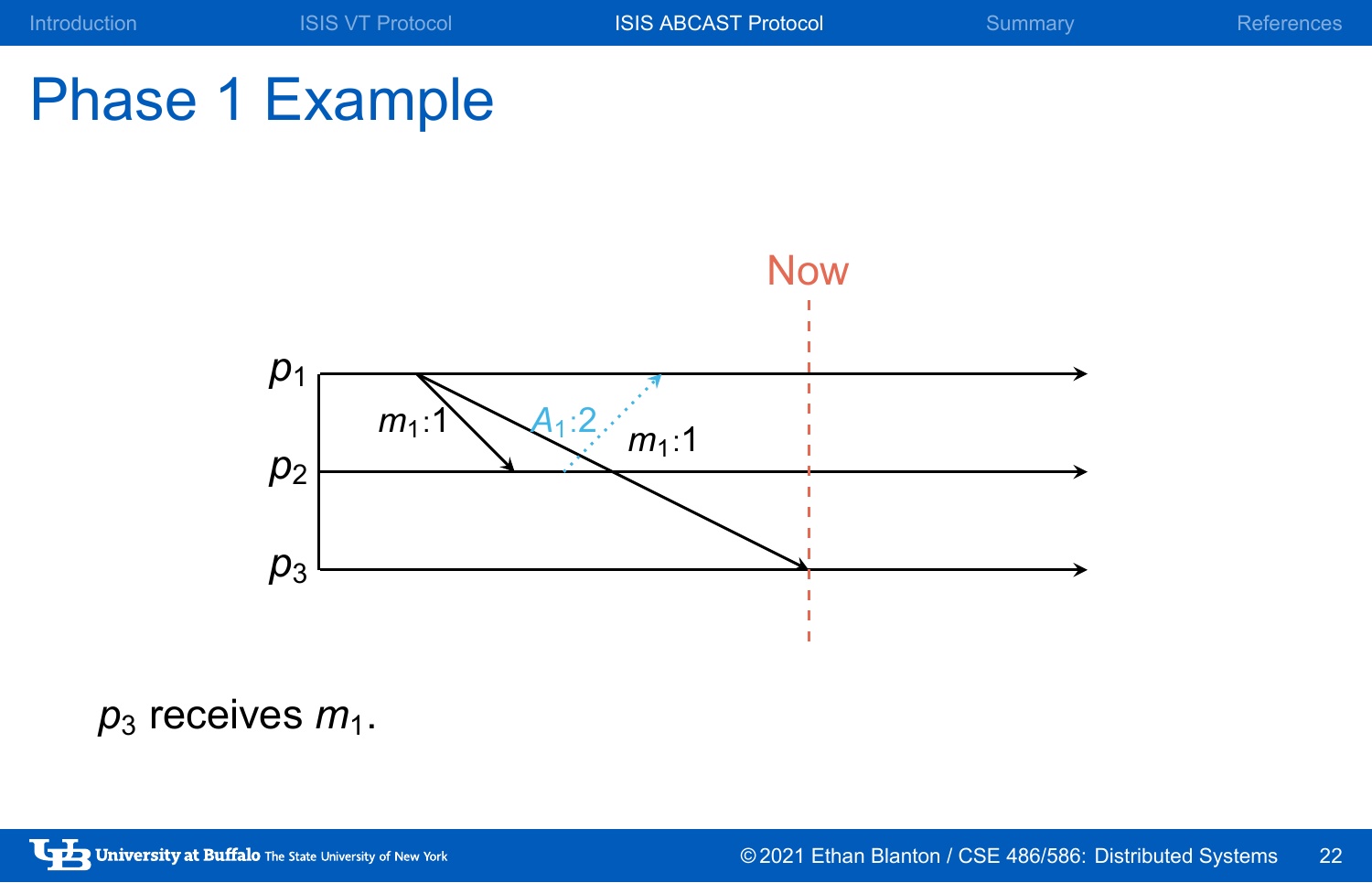

# Phase 1 Example

![](_page_22_Figure_2.jpeg)

*p*<sup>3</sup> returns an acknowledgment for *m* with timestamp 2.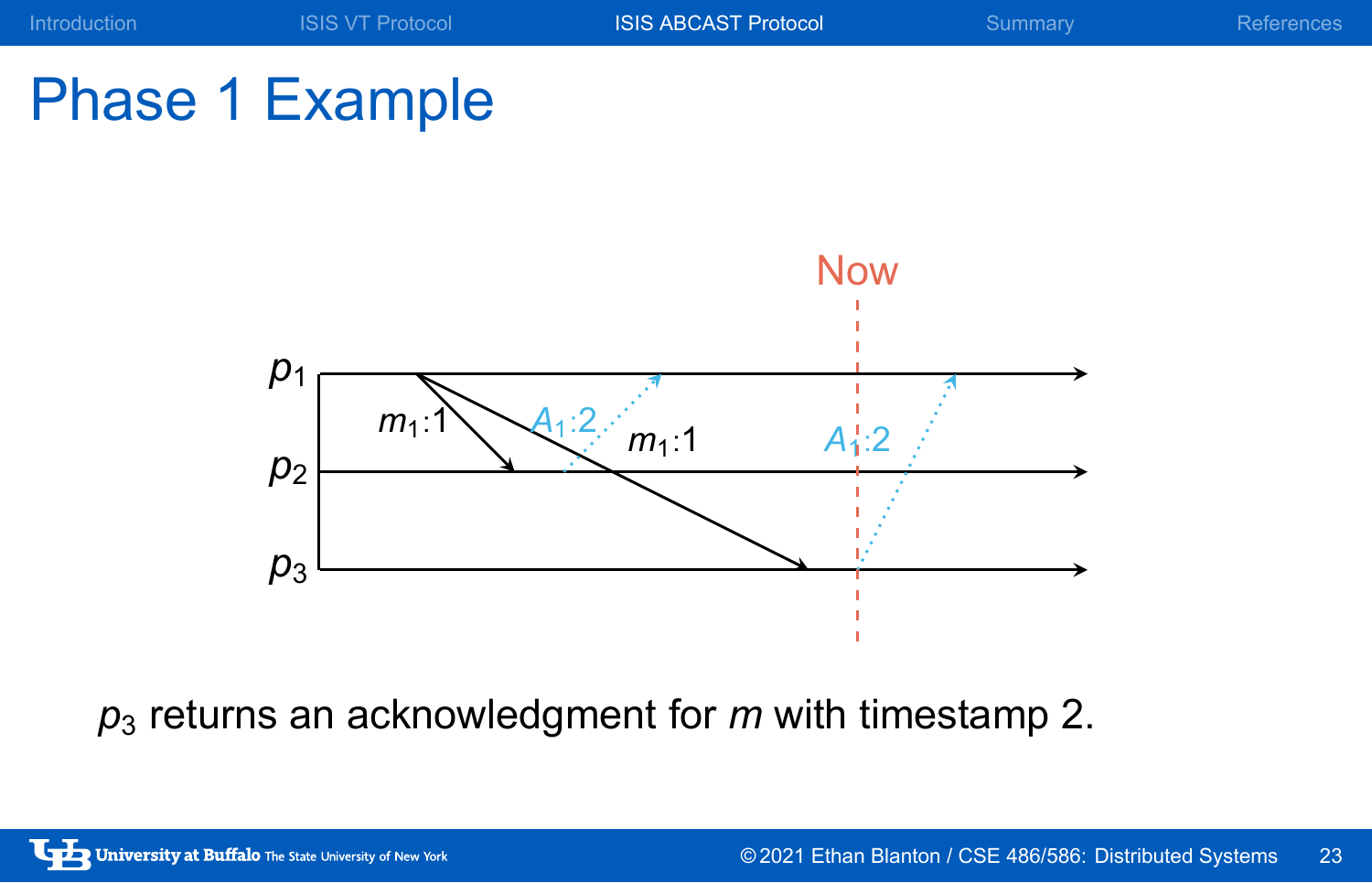![](_page_23_Figure_0.jpeg)

# Phase 1 Example

![](_page_23_Figure_2.jpeg)

 $p_1$  receives  $p_3$ 's acknowledgment.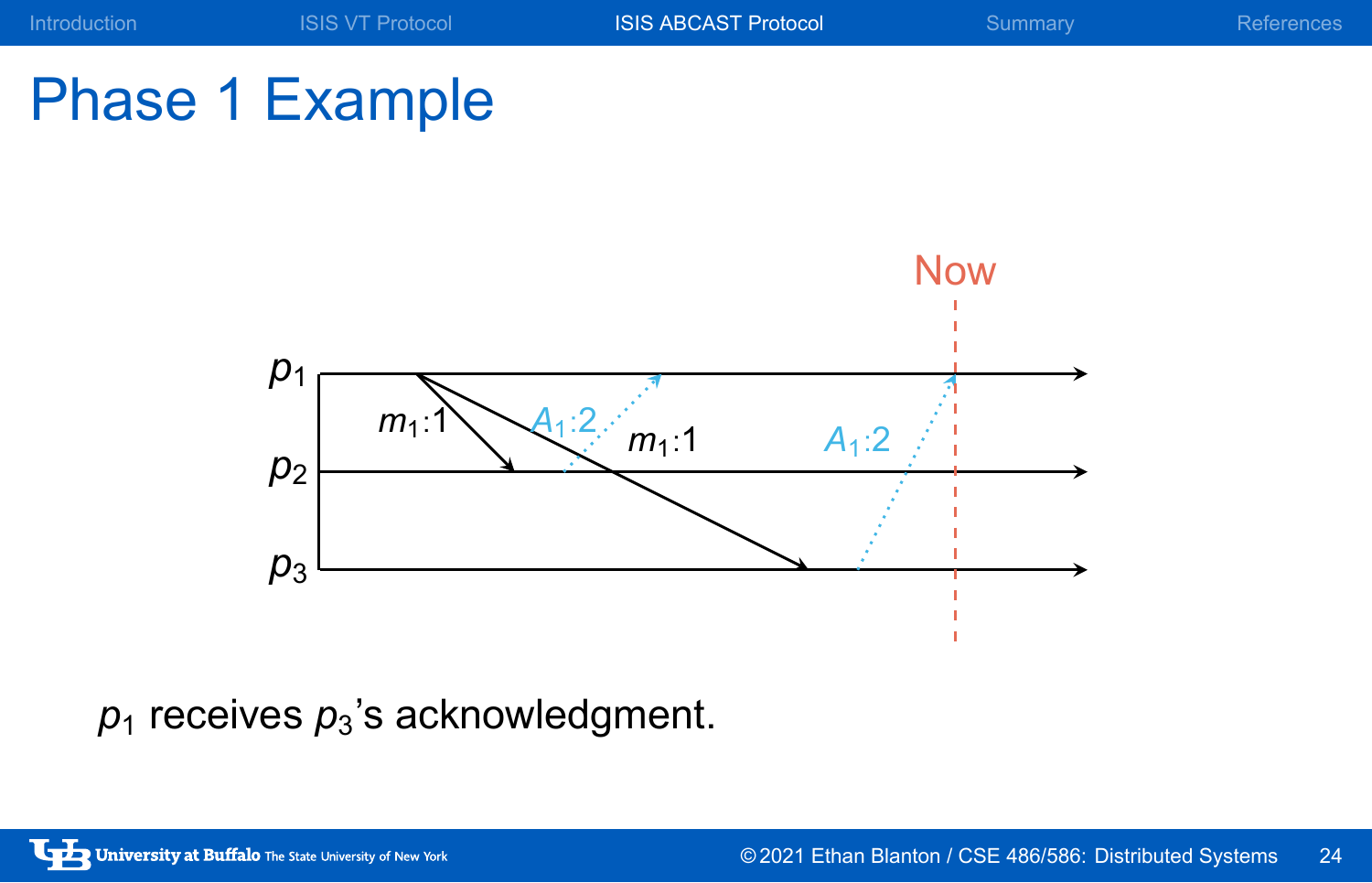#### ABCAST Phase 2

In the second phase of message *m* transmission from *p<sup>i</sup>* :

*p<sup>i</sup>* performs the following steps:

1. compute the maximum timestamp  $T_m^{\circ}$  in acknowledgment of *m*

Introduction **ISIS VT Protocol ISIS ABCAST Protocol** Summary References

2. multicast an ordered message  $m$  with timestamp  $T_m^o$  to every

Each process  $p_j, j \neq i$  eventually receives the ordered  $m$  and:

- 1. marks *m* as deliverable
- 2. delivers all deliverable messages at the front of its queue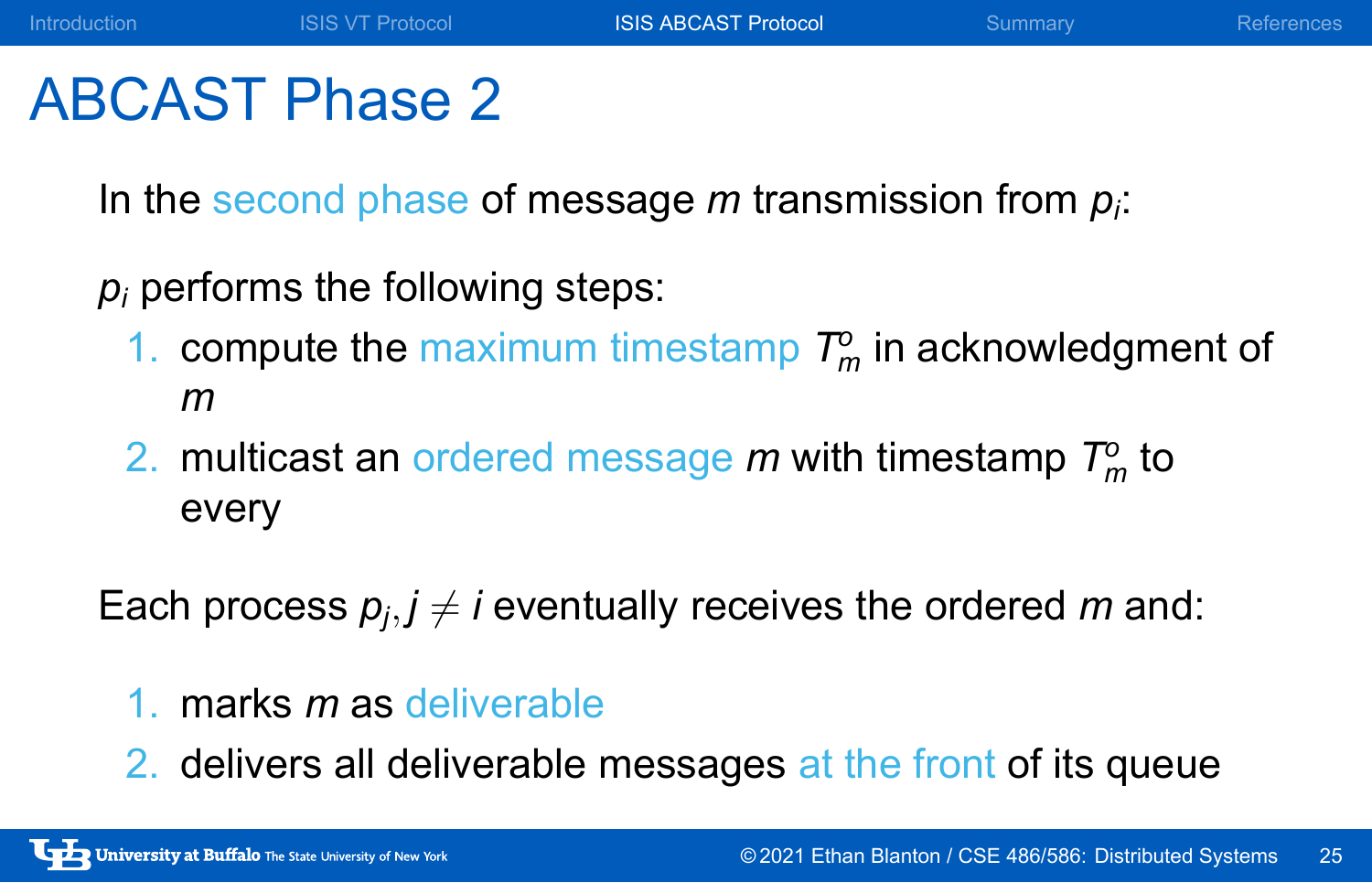## Tie Breaking

There's one wrinkle: What if two processes propose the same max timestamp for different messages?

Introduction **ISIS VT Protocol ISIS ABCAST Protocol** Summary References

Those messages are tie broken by appending the process ID.

If timestamp  $T_i = k$ , it is treated as *i.k*; for example: Timestamp 3 at  $p_2$  is 3.2.

We will elide this suffix when it is irrelevant.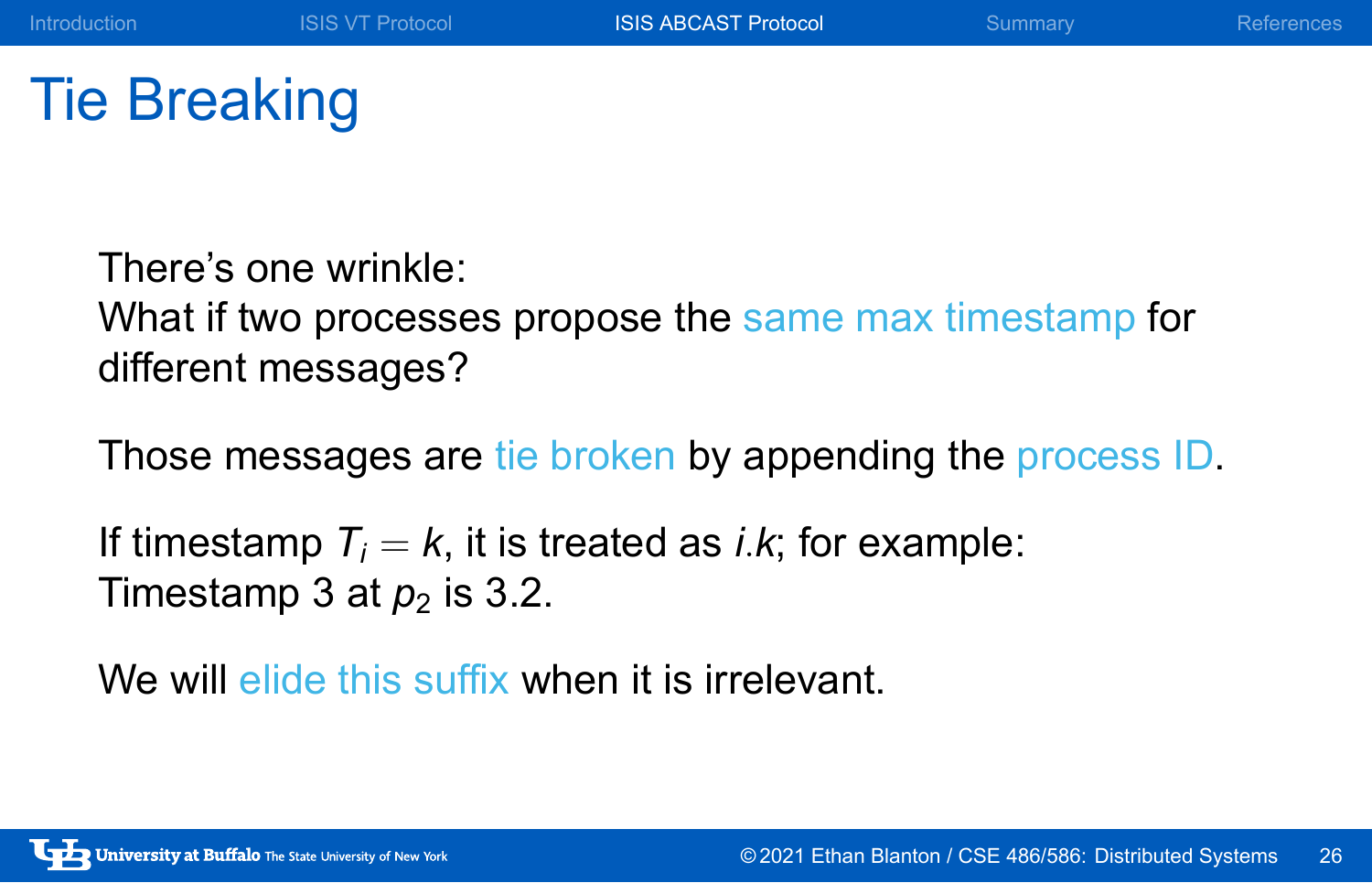![](_page_26_Figure_0.jpeg)

![](_page_26_Figure_1.jpeg)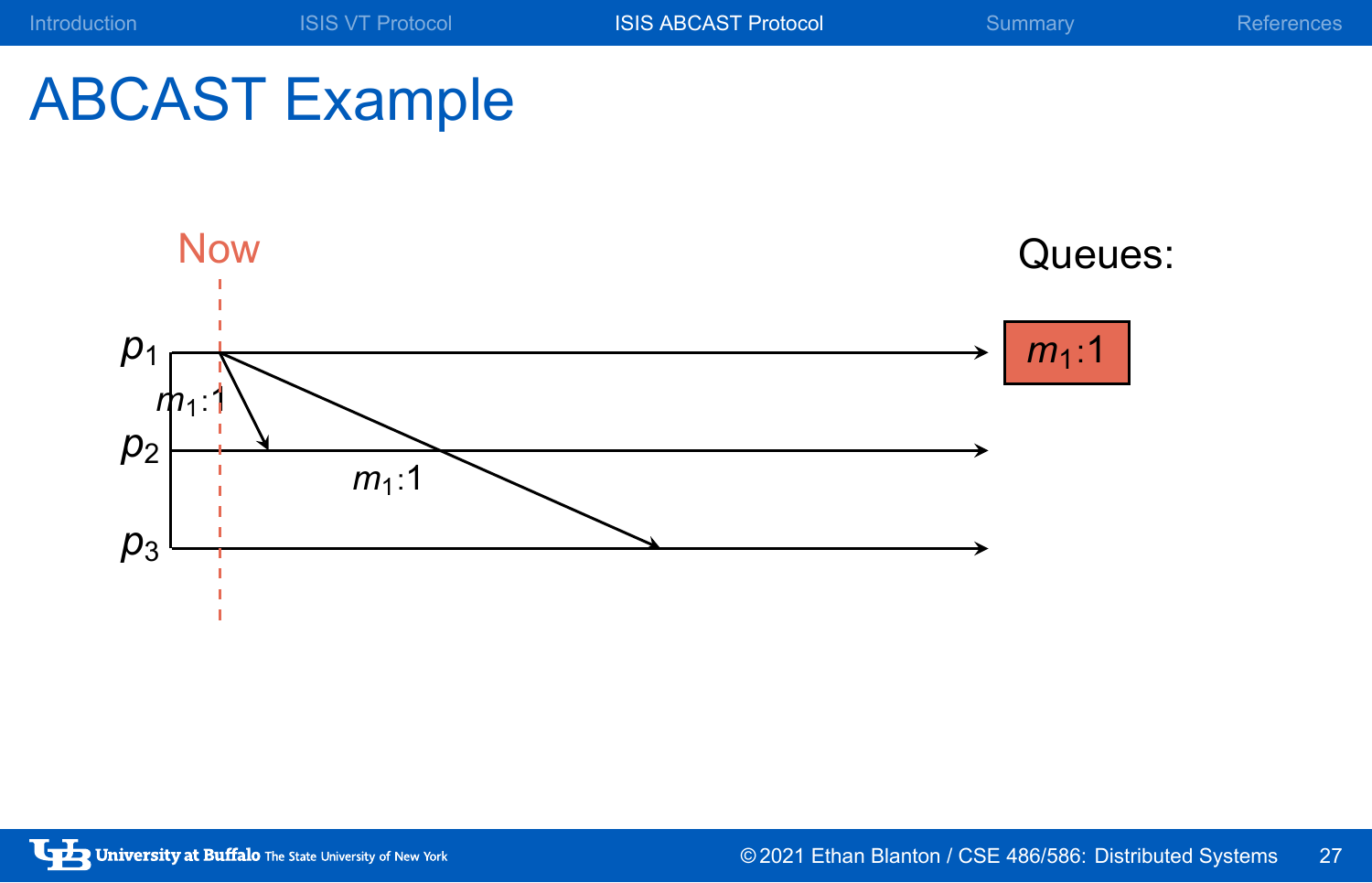![](_page_27_Figure_0.jpeg)

 $p_2$  receives  $m_1$  and enqueues it at priority 2.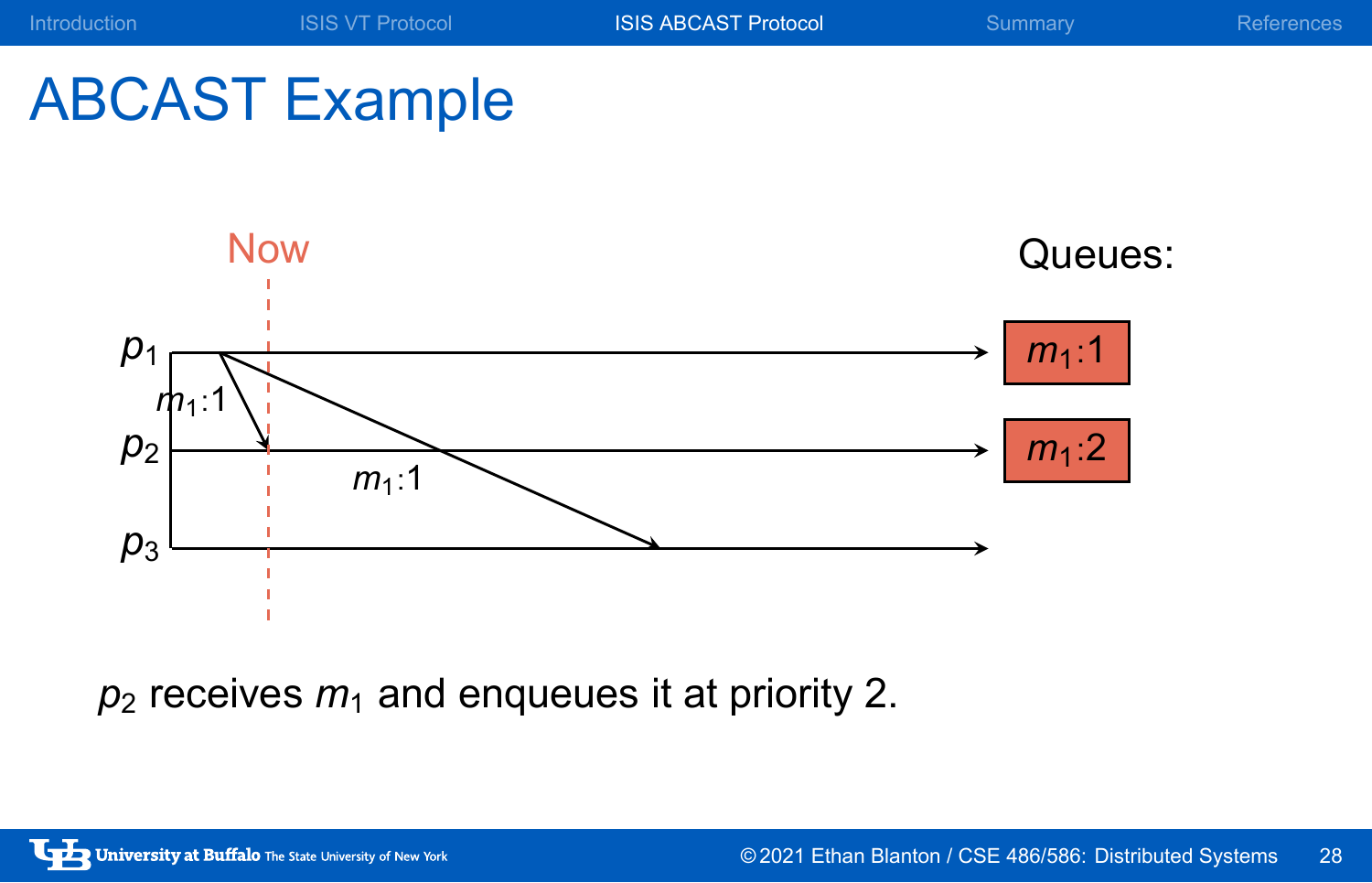![](_page_28_Figure_0.jpeg)

# ABCAST Example

*p*3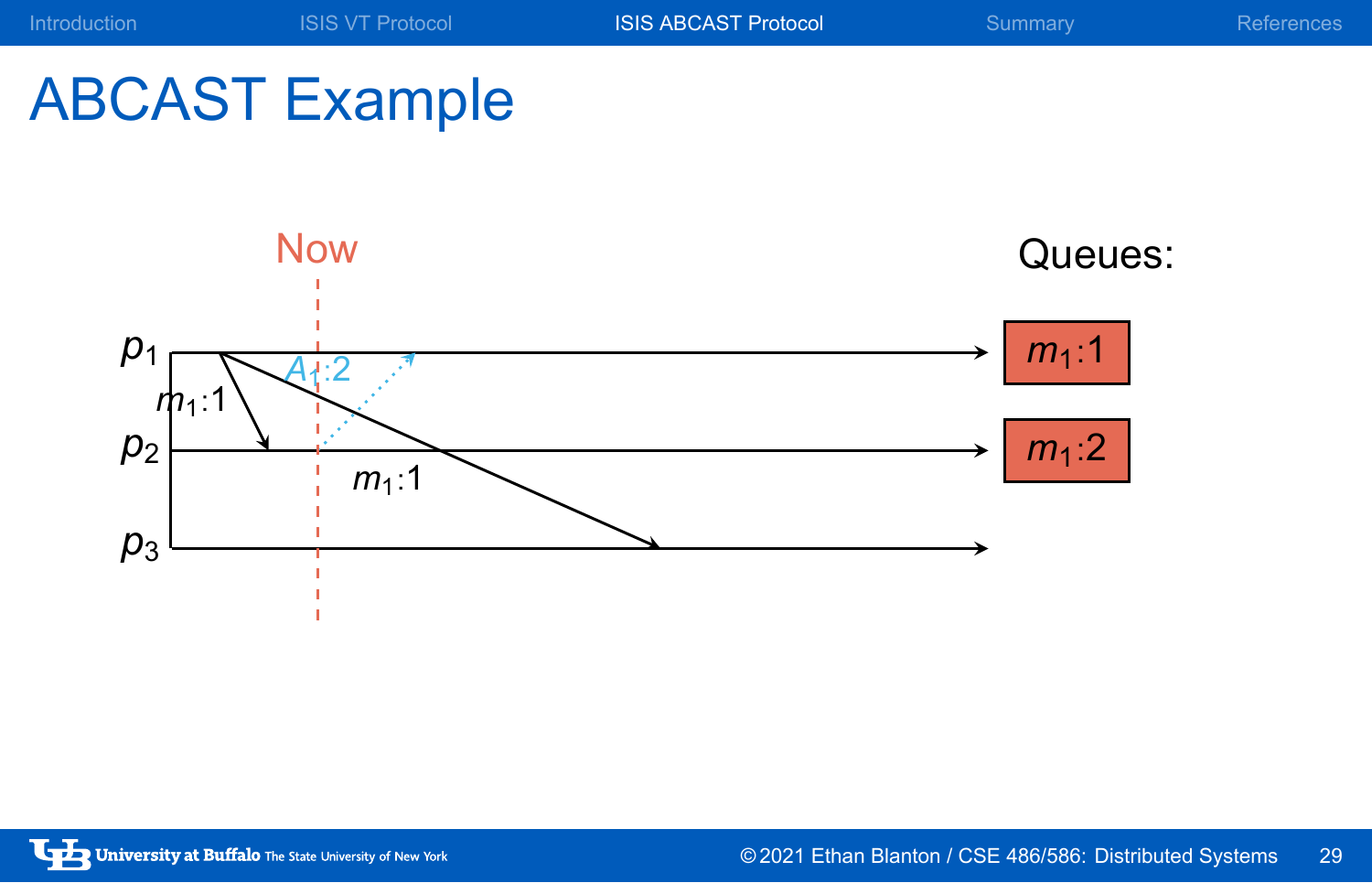![](_page_29_Figure_0.jpeg)

 $\rho_1$  receives  ${\cal A}_1$ :2 from  $\rho_2$  and takes the max priority for  $m_1.$  $p_2$  sends  $m_2$  with  $T_2^p = 3$ .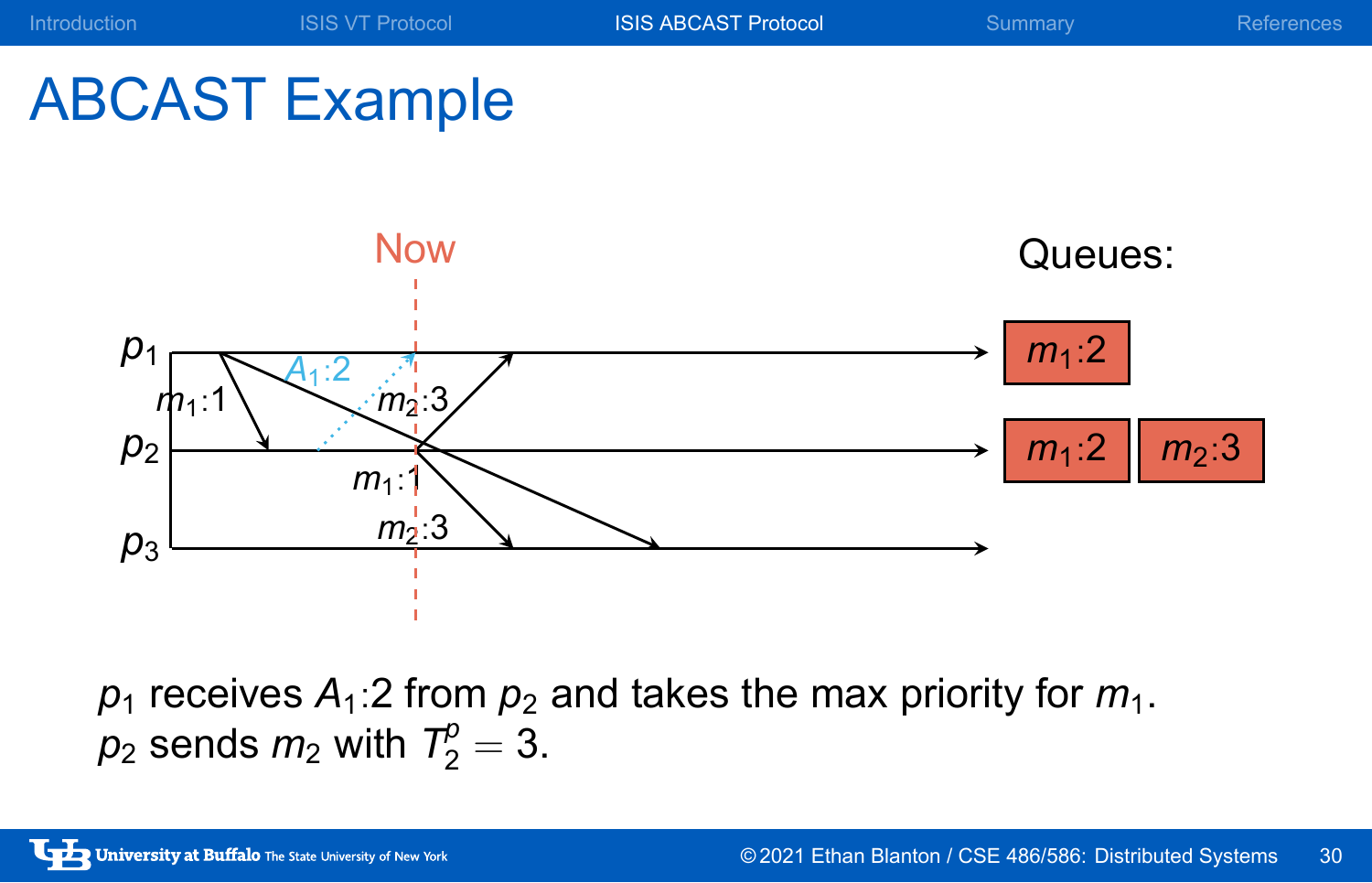![](_page_30_Figure_0.jpeg)

 $p_1$  and  $p_2$  enqueue  $m_2$  with priority 4.

*p*3

 $m_2:4$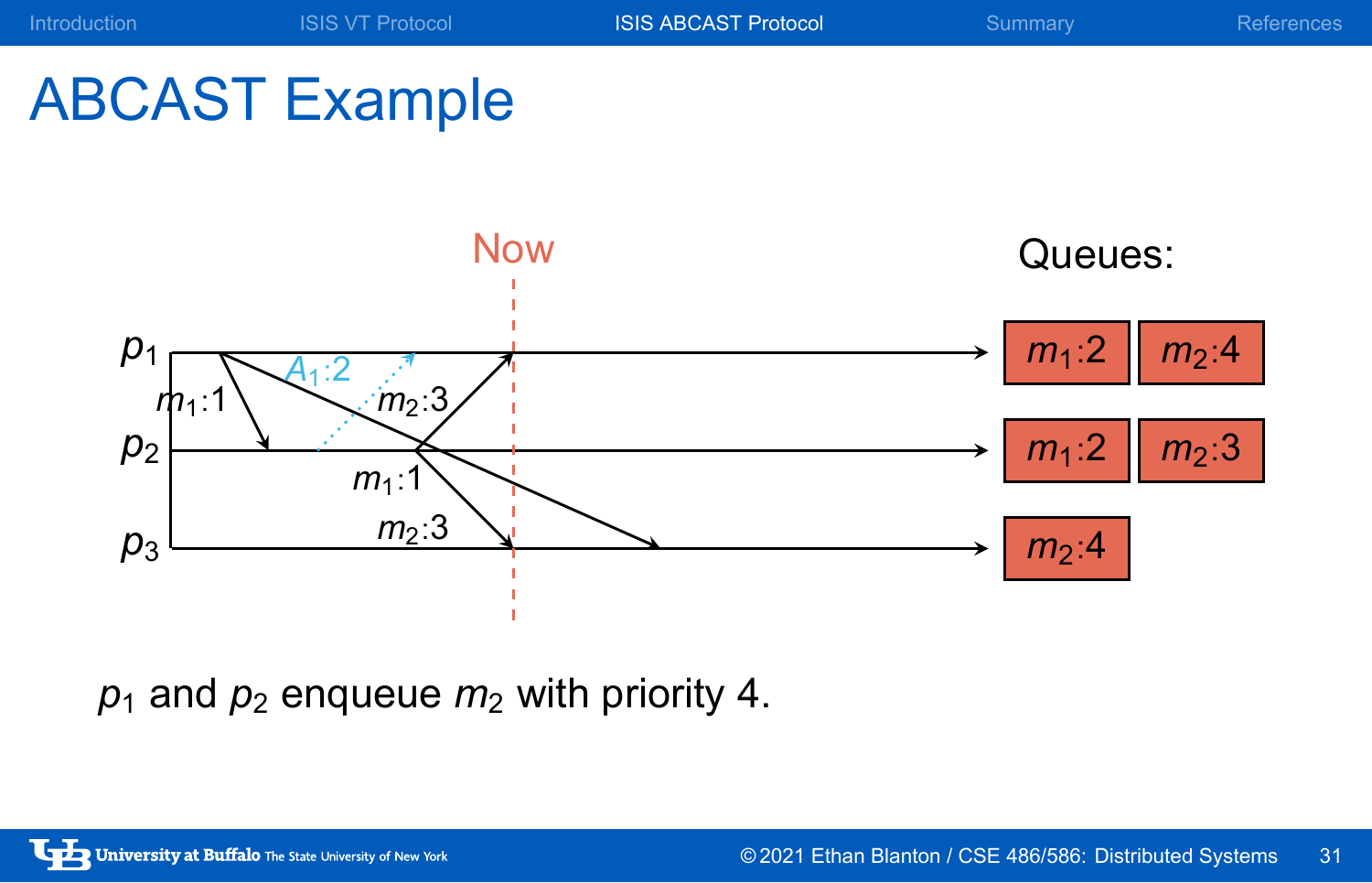# ABCAST Example

![](_page_31_Figure_2.jpeg)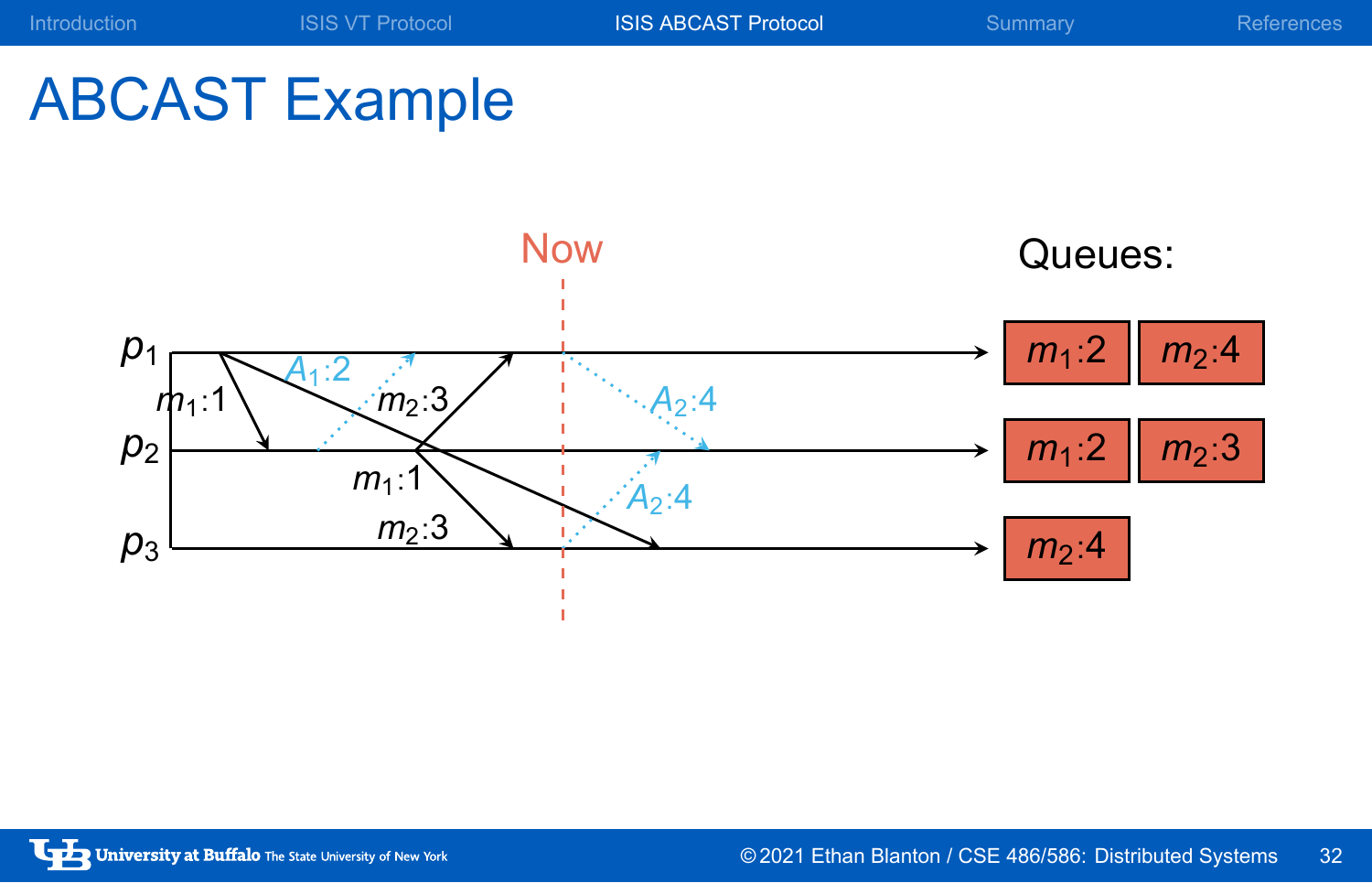![](_page_32_Figure_0.jpeg)

 $p_2$  receives  $A_2$ :4 from  $p_3$  and takes the max priority for  $m_2$ .  $p_3$  receives  $m_1$  and enqueues it at priority 5.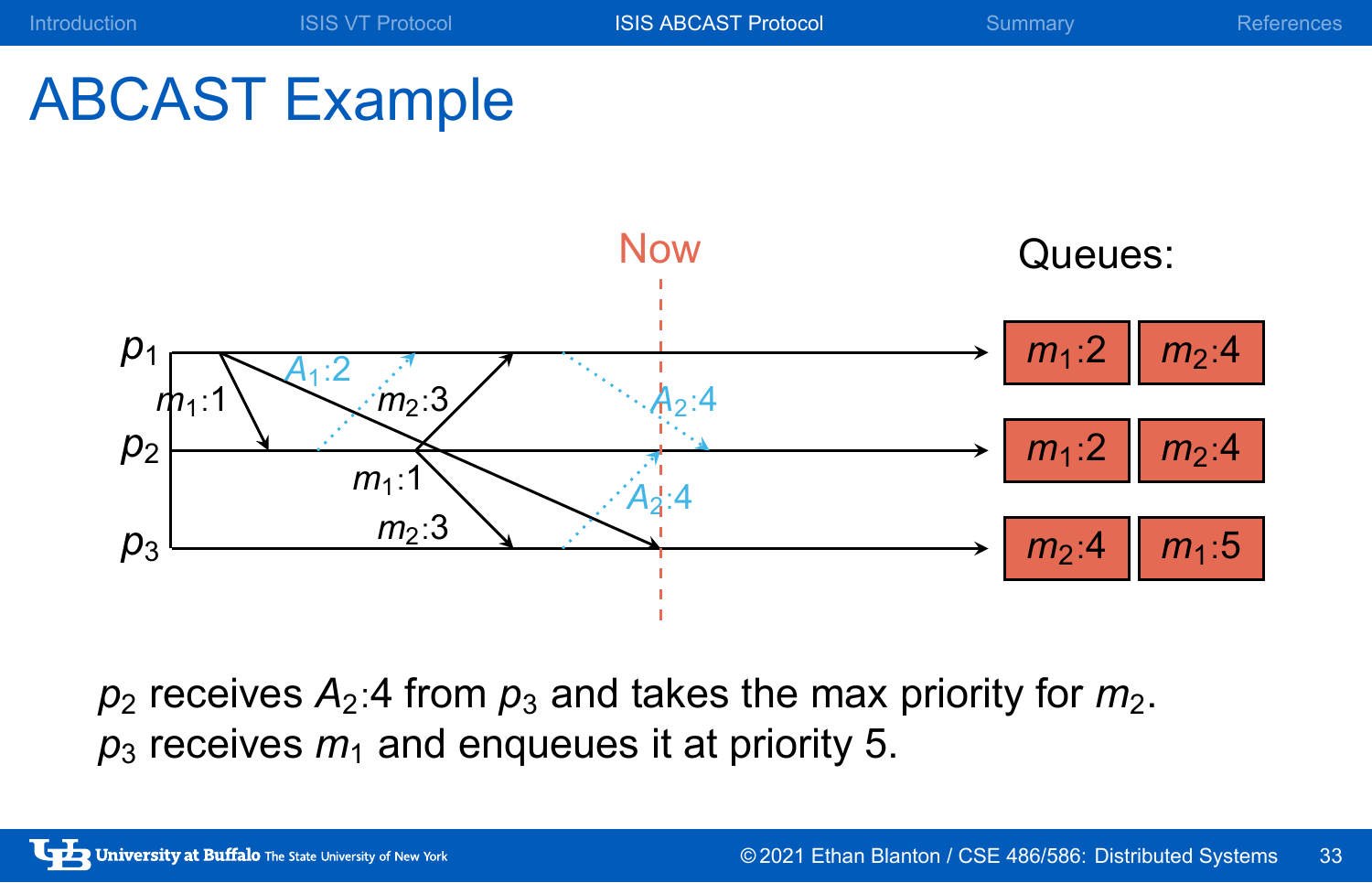![](_page_33_Figure_0.jpeg)

 $p_2$  receives the final ack for  $m_2$  and orders it at 4.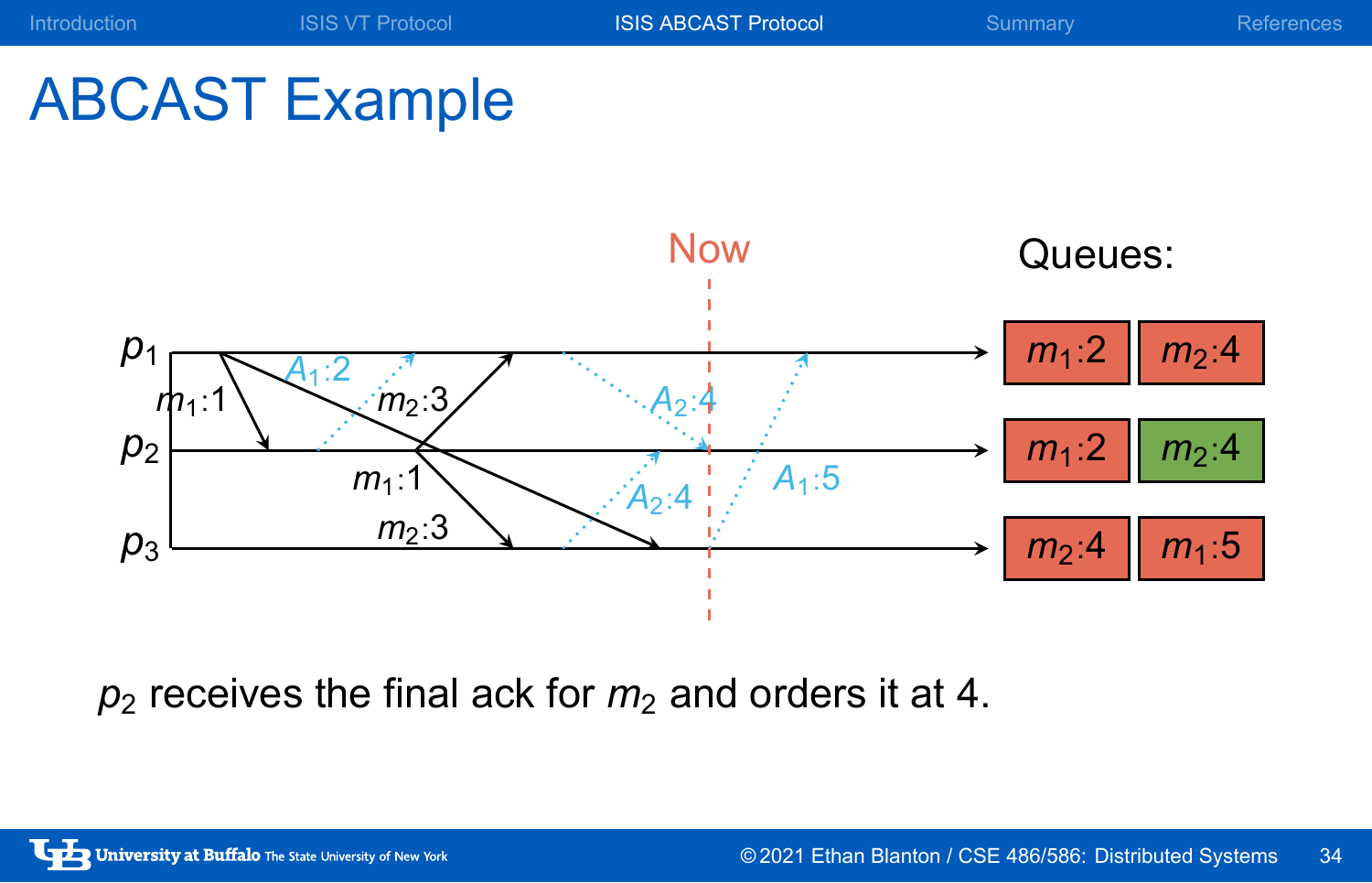# ABCAST Example

![](_page_34_Figure_2.jpeg)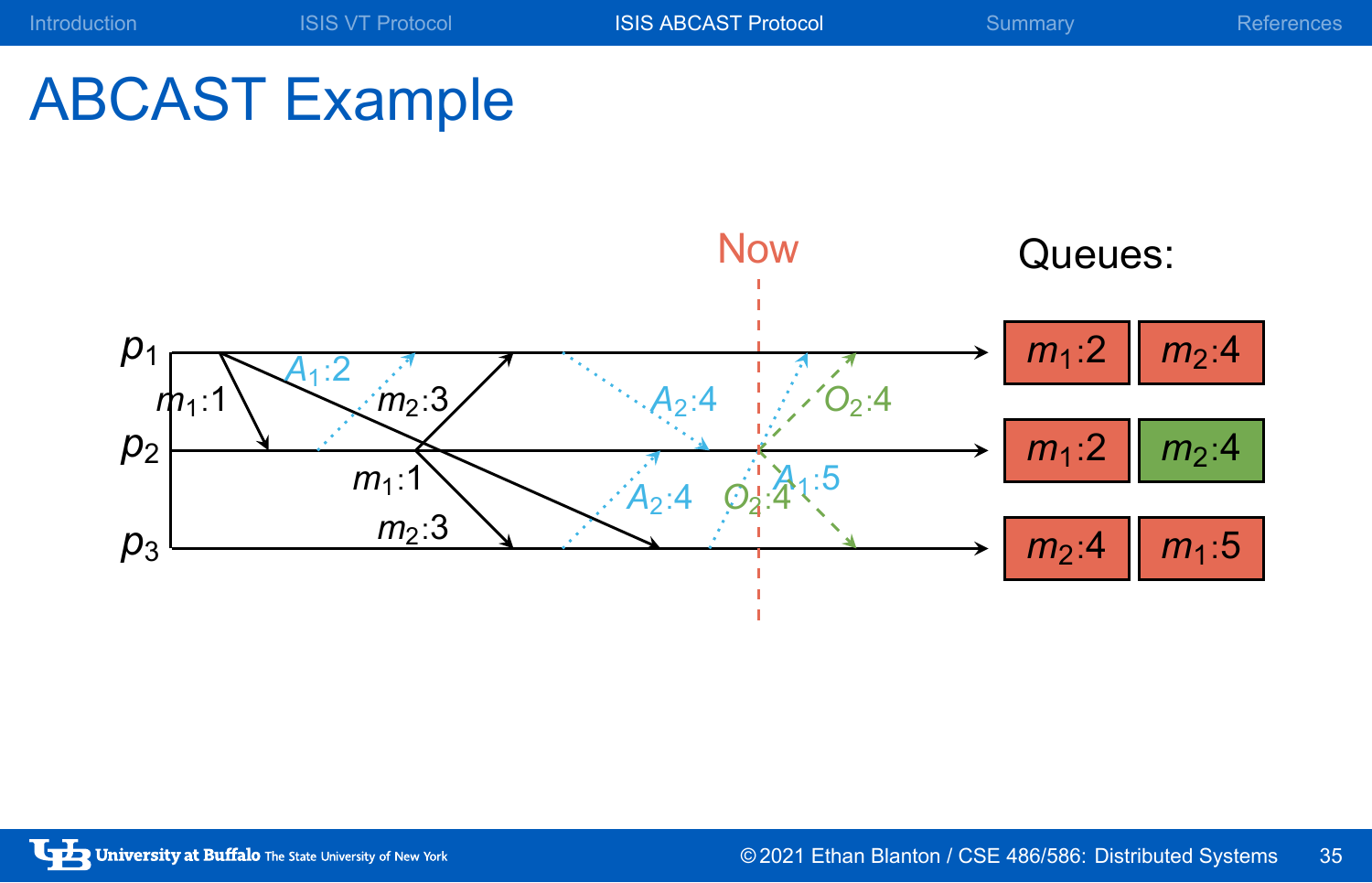![](_page_35_Figure_0.jpeg)

 $p_1$  receives the final ack for  $m_1$  and orders it at 5.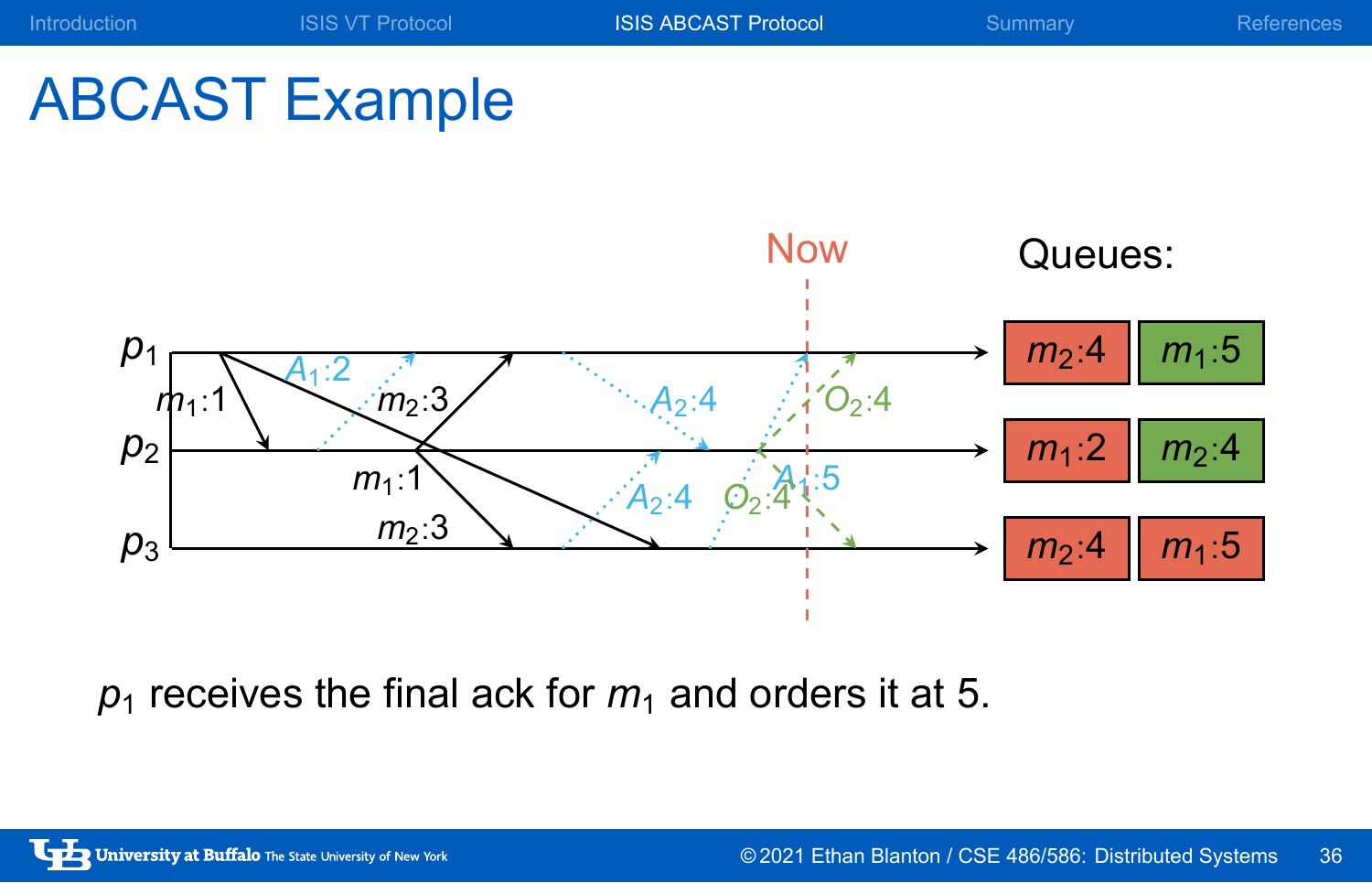![](_page_36_Figure_0.jpeg)

![](_page_36_Figure_1.jpeg)

 $p_1$  receives the ordering for  $m_2$  and delivers  $m_2$  then  $m_1$ .  $p_3$  receives the ordering for  $m_2$  and delivers it.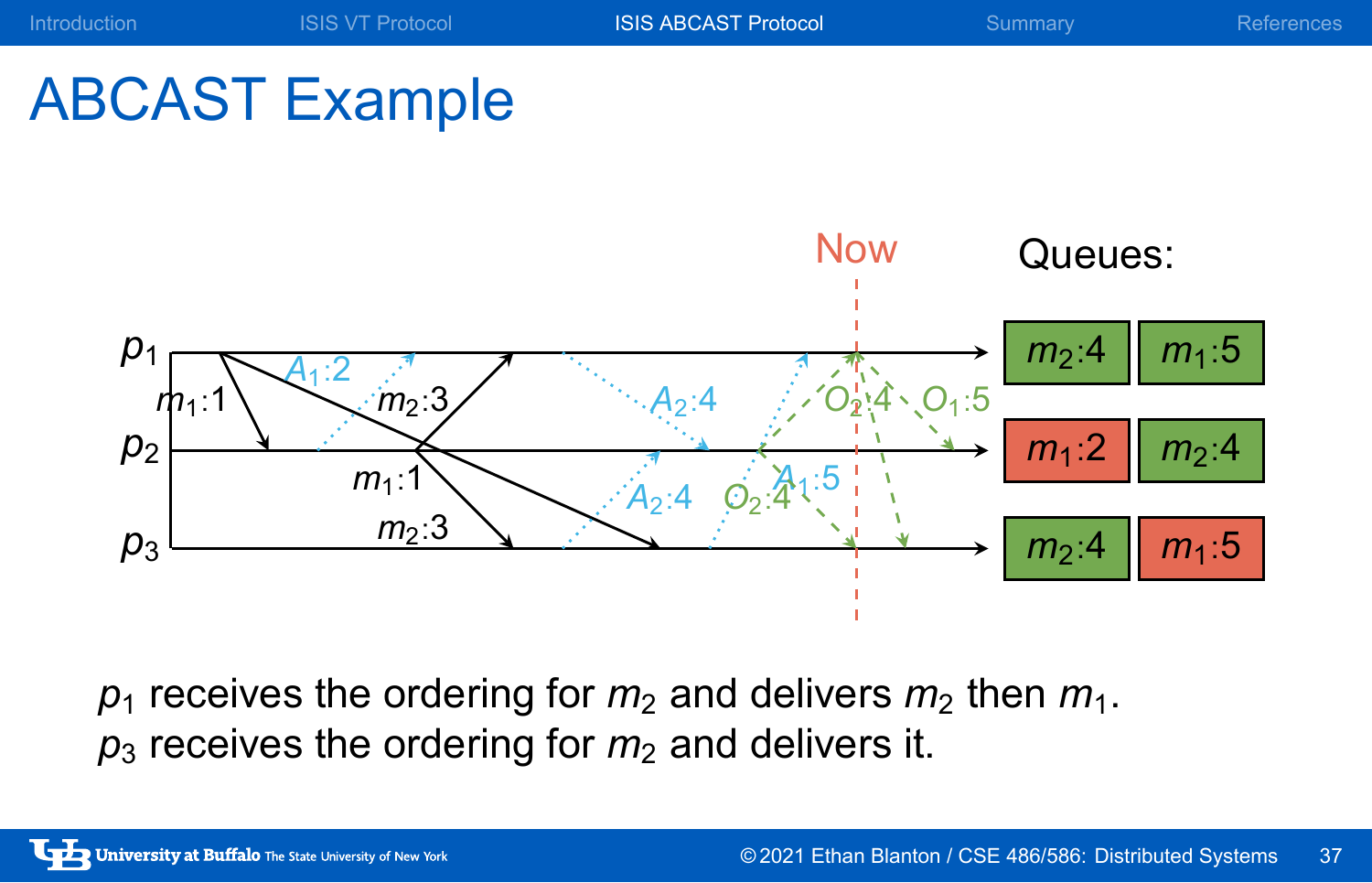![](_page_37_Figure_0.jpeg)

 $p_3$  receives the ordering for  $m_1$  and delivers it.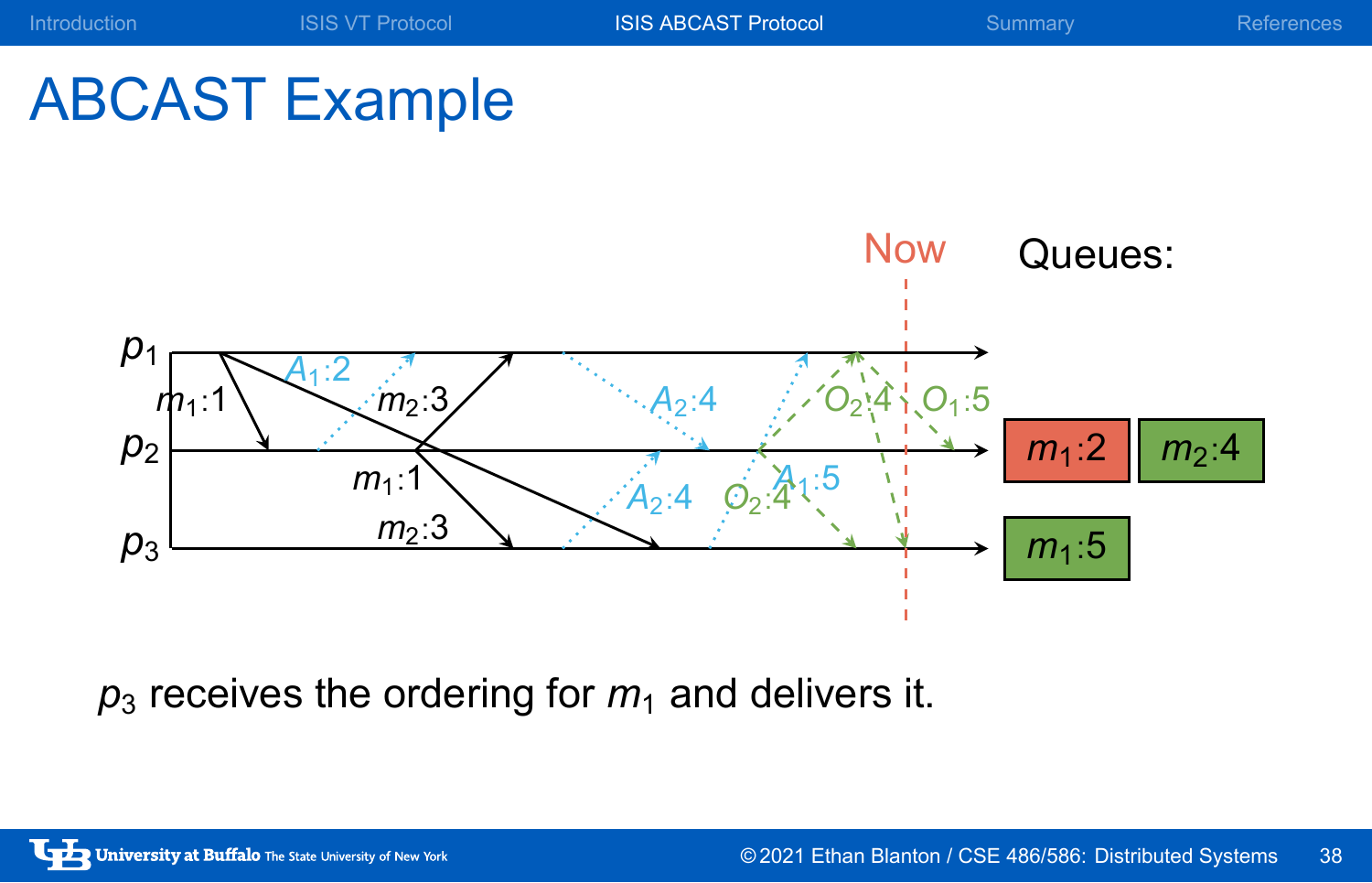![](_page_38_Figure_0.jpeg)

 $p_2$  receives the ordering for  $m_1$  and delivers  $m_2$  then  $m_1$ .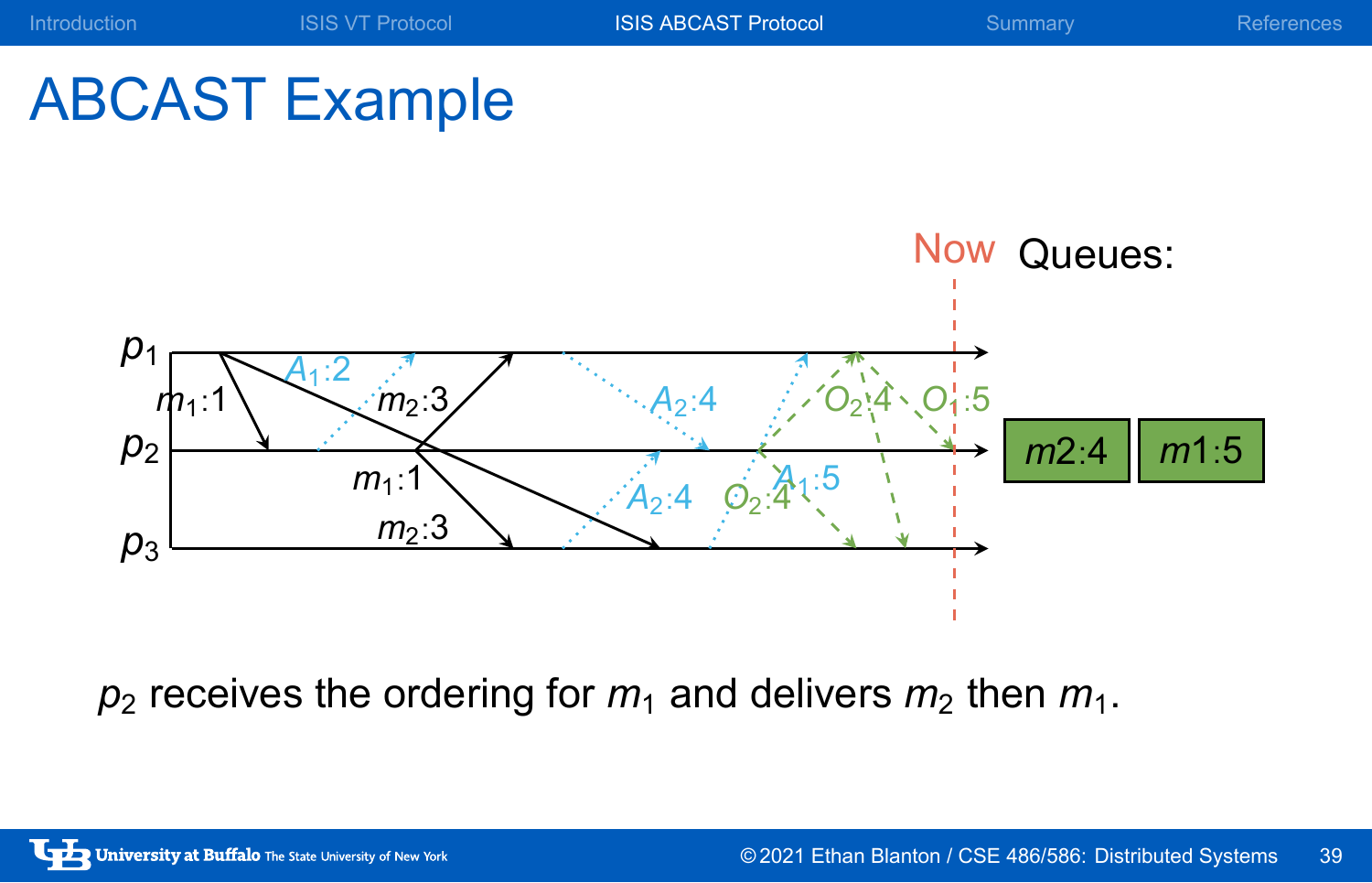![](_page_39_Picture_0.jpeg)

![](_page_39_Picture_1.jpeg)

Queues:

![](_page_39_Figure_3.jpeg)

All processes delivered  $m_2$  followed by  $m_1$ .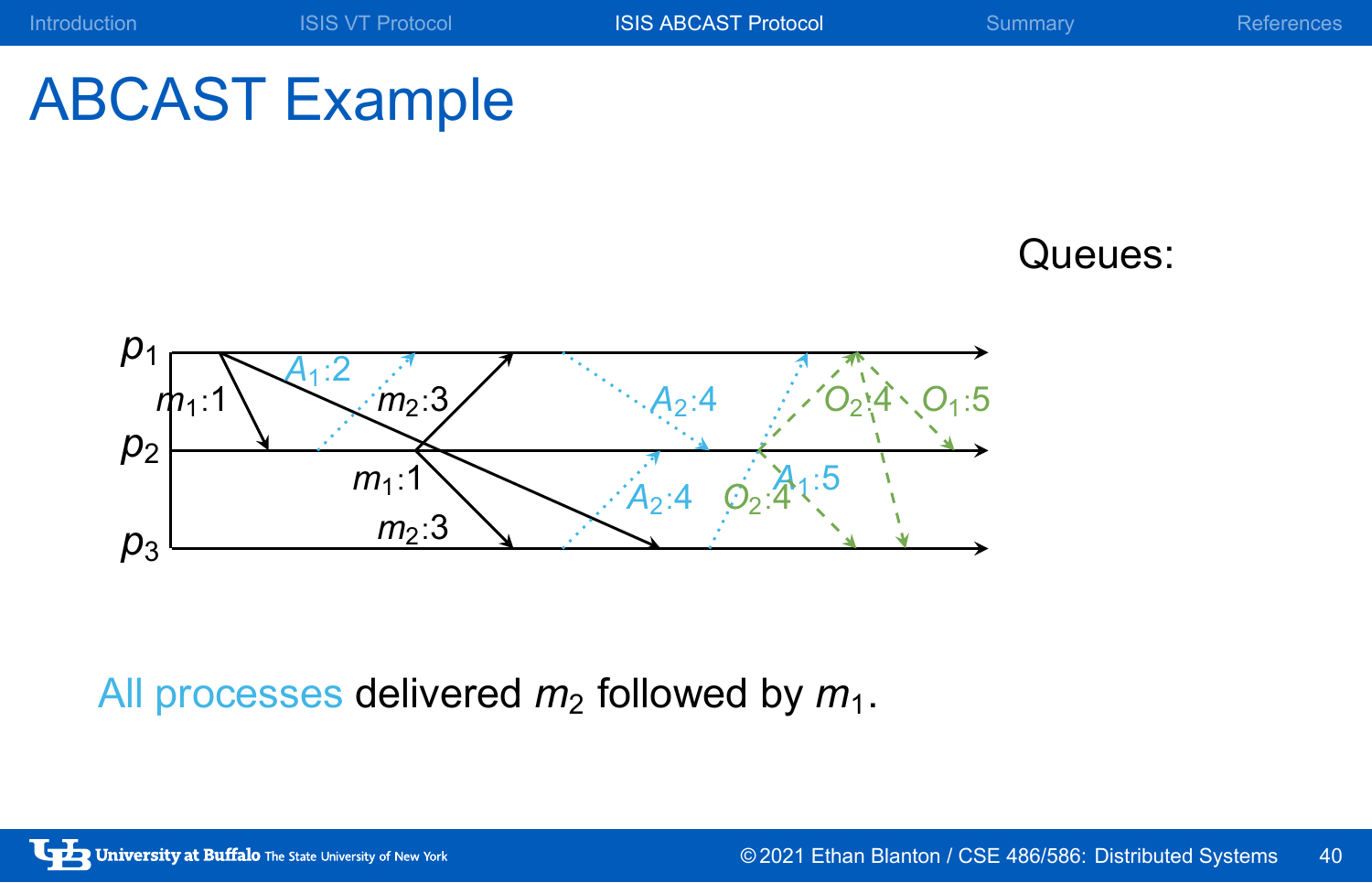## Sketch for Correctness

Why does this work?

Every process knows that *m* will be delivered no earlier than its acknowledged ordering.

Introduction **ISIS VT Protocol** ISIS ABCAST Protocol Summary References

The sequencer for *m* takes the alertmaximum possible ordering.

When a deliverable message is first in the queue the local process will never propose an earlier sequence!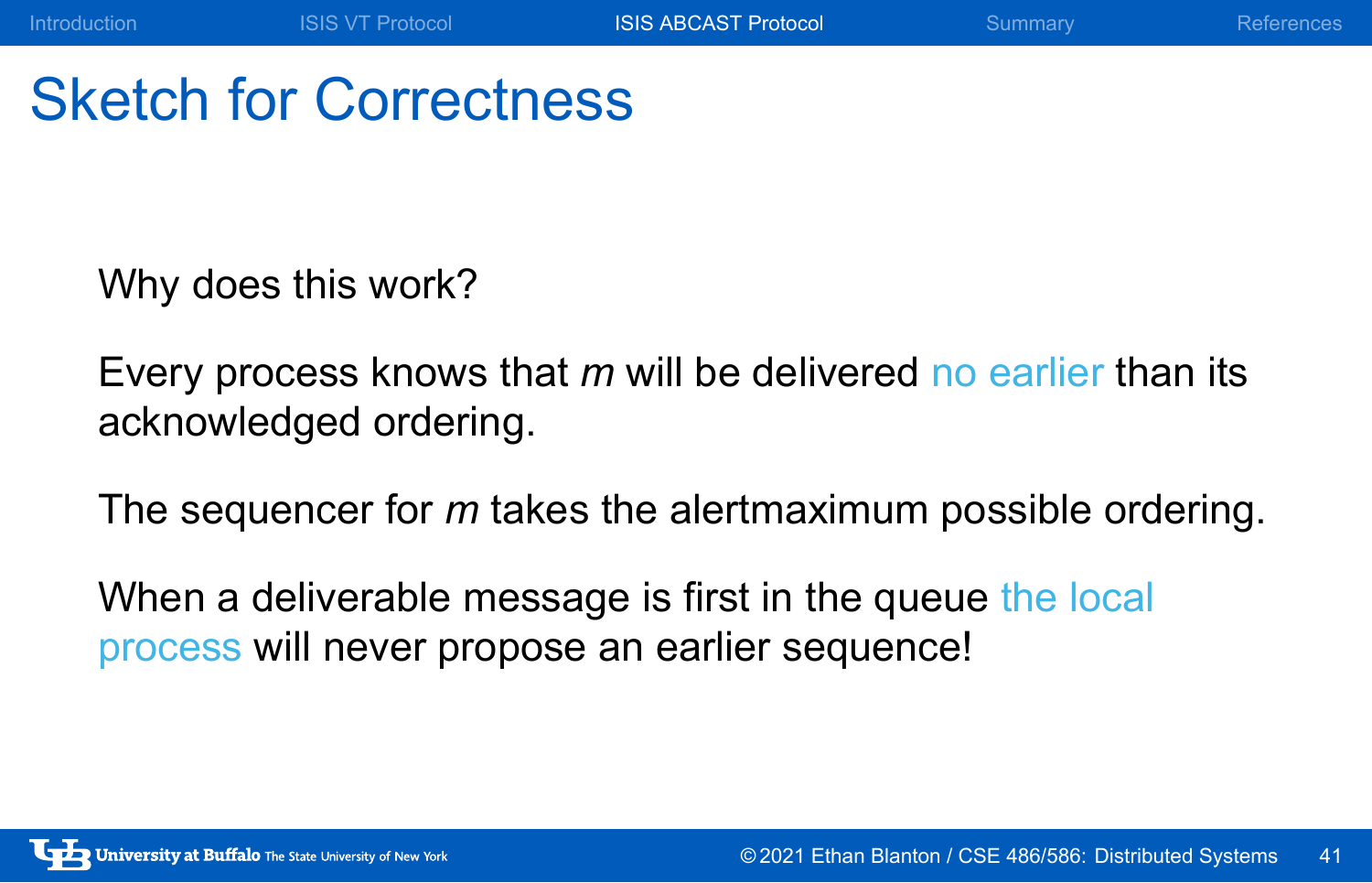## **Summary**

- Safety means constraints will never be violated
- **Liveness means every message is eventually delivered**
- **ISIS provides causally and totally ordered multicast**
- The VT protocol uses vector clocks to causally order
- **ISIS ABCAST uses distributed sequencing to totally order**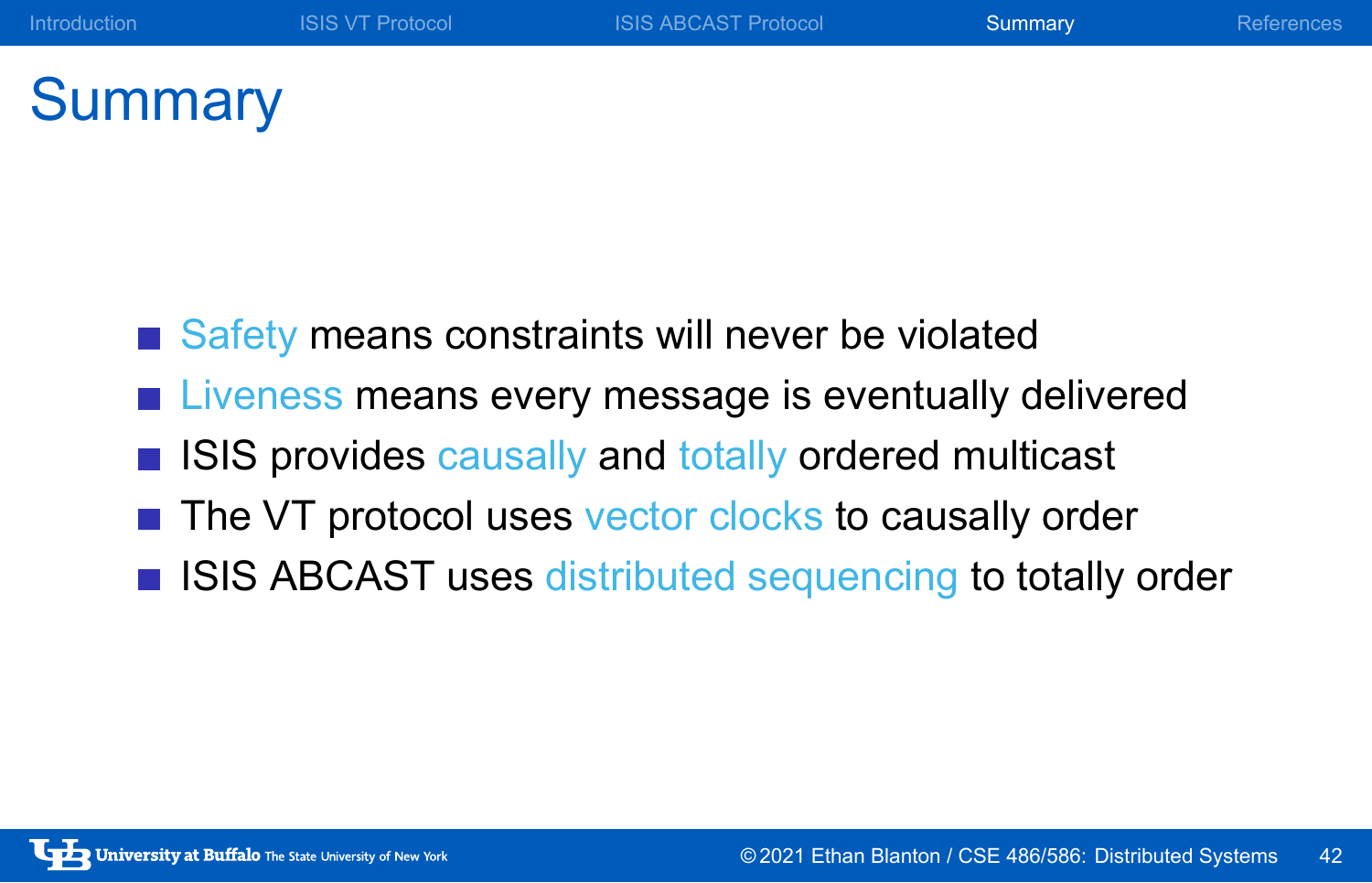#### References I

#### **Optional Readings**

[1] Kenneth Birman, Andre Schiper, and Pat Stephenson. *Fast Causal Multicast*. Tech. rep. Contractor Report 19900012217. National Aeronautics and Space Administration, Apr. 1990. URL: https://ntrs.nasa.gov/citations/19900012217.

Introduction **ISIS VT Protocol** ISIS ABCAST Protocol Summary References

[2] Kenneth P. Birman and Thomas A. Joseph. "Reliable Communication in the Presence of Failures". In: vol. 5. 1. Feb. 1987, pp. 47–76. DOI: 10.1145/7351.7478. URL: https://dl-acmorg.gate.lib.buffalo.edu/doi/pdf/10.1145/7351.7478.